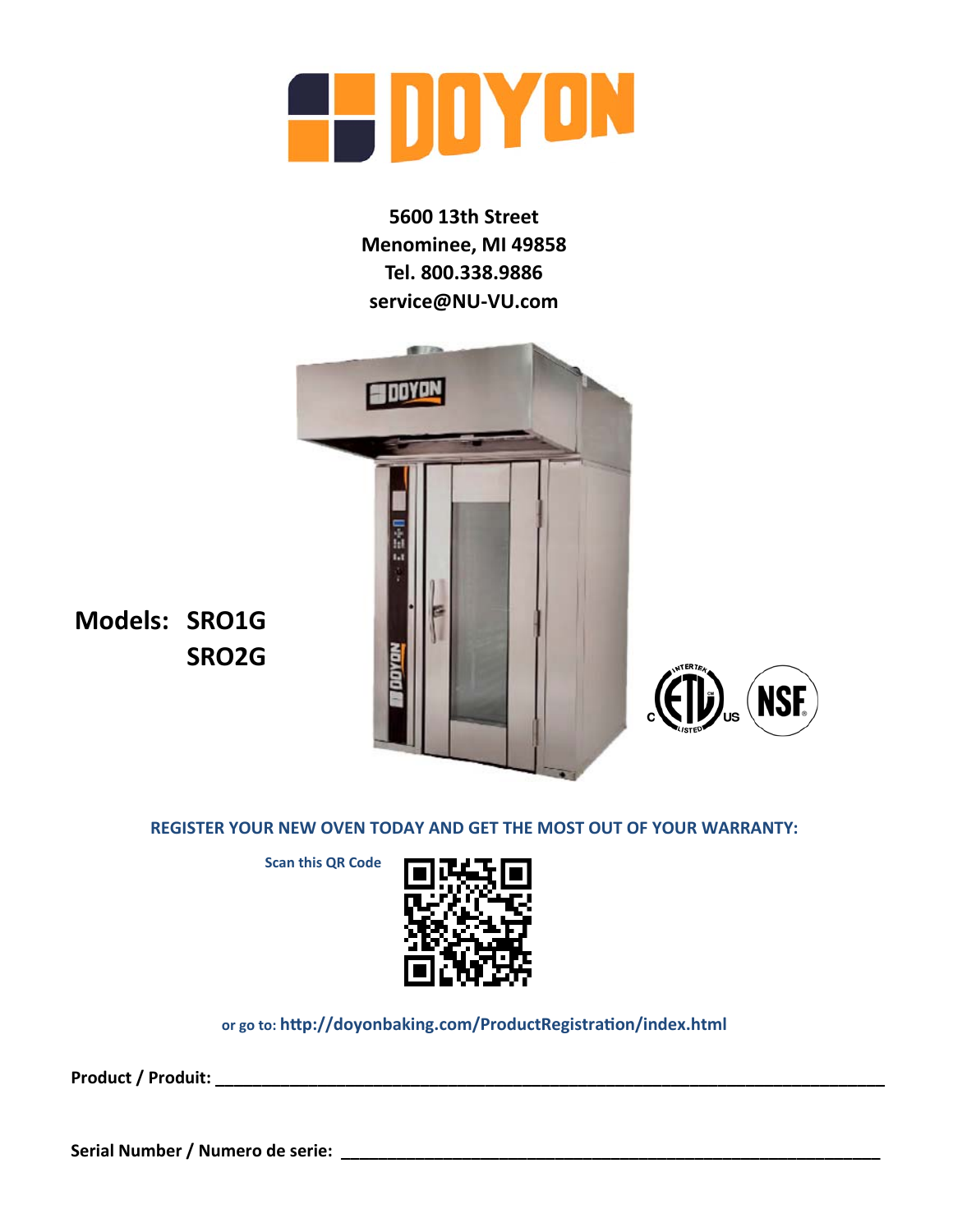#### **IMPORTANT SAFETY INSTRUCTIONS SAVE THESE INSTRUCTIONS**

#### **CAUTION**

#### **In case of strong gas odours, shut off the gas input valve and contact a specialised gas technician**

# **TABLE OF CONTENTS**

*(table des matières : page suivante)*

| DESCRIPTION <b>EXAMPLE AND RESCRIPTION</b>        | $A-1$                         |
|---------------------------------------------------|-------------------------------|
|                                                   | $\overline{\phantom{a}}$ A-1  |
|                                                   | $\overline{\phantom{a}}$ A-1  |
|                                                   | $A-1$                         |
|                                                   | $A-3$                         |
|                                                   | $\frac{1}{2}$ A-4             |
|                                                   | $\frac{1}{2}$ A-4             |
|                                                   | $\frac{1}{2}$ A-7             |
|                                                   |                               |
| Ebake Programmable control - Operating modes A-12 |                               |
|                                                   |                               |
|                                                   |                               |
|                                                   | $\overline{\phantom{1}}$ A-23 |
|                                                   |                               |
|                                                   | $A-27$                        |
| WARANTY                                           |                               |

#### **FOR YOUR SAFETY**

### **DO NOT STORE OR USE GASOLINE OR OTHER FLAMMABLE VAPORS OR LIQUIDS IN THE VICINITY OF THIS OR ANY OTHER APPLIANCE.**

#### **WARNING**

#### **IMPROPER INSTALLATION, ADJUSTMENT, ALTERATION, SERVICE OR MAINTENANCE CAN CAUSE PROPERTY DAMAGE, INJURY OR DEATH. READ THE INSTALLATION, OPERATING AND MAINTENANCE INSTRUCTIONS THOROUGHLY BEFORE INSTALLING OR SERVICING THIS EQUIPMENT.**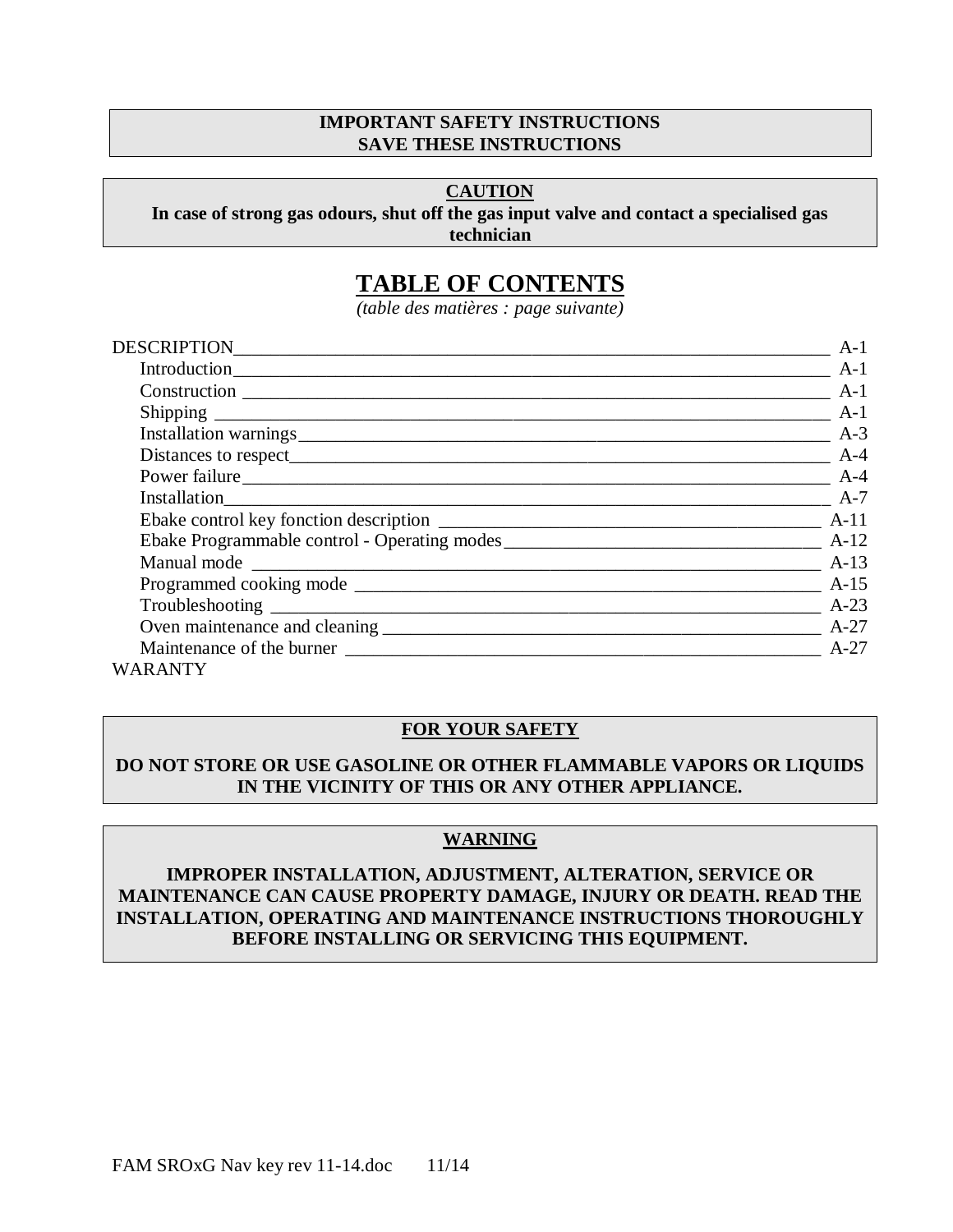### *IMPORTANT INSTRUCTIONS DE SÉCURITÉ CONSERVEZ CE MANUEL D'INSTRUCTIONS*

### **AVERTISSEMENT**

**Dans le cas où une odeur de gaz serait détectée, fermer la valve d'admission de gaz principale du four et contacter la compagnie locale de gaz ou un technicien spécialisé.**

# *TABLE DES MATIÈRES*

| DESCRIPTION________________________  | $A-2$             |
|--------------------------------------|-------------------|
| Introduction                         | $A-2$             |
|                                      | $A-2$             |
|                                      | $A-2$             |
| Avertissement lors de l'installation |                   |
|                                      | $A-6$             |
|                                      | $A-6$             |
| Installation                         | $\frac{1}{2}$ A-9 |
|                                      |                   |
|                                      |                   |
|                                      |                   |
|                                      |                   |
|                                      | $A-25$            |
|                                      | $A-28$            |
|                                      | $A-28$            |
| $C \wedge D \wedge N$ THE            |                   |

GARANTIE

### *POUR VOTRE SÉCURITÉ*

### *NE PAS ENTREPOSER NI UTILISER D'ESSENCE NI AUTRES VAPEURSOU LIQUIDES INFLAMMABLES À PROXIMITÉ DE CET APPAREIL OU DE TOUT AUTRE APPAREIL.*

### *AVERTISSEMENT*

*L'INSTALLATION, LE RÉGLAGE, LA MODIFICATION, LA RÉPARATION OU L'ENTRETIEN INCORRECTS DE CET APPAREIL PEUVENT CAUSER DES DOMMAGES MATÉRIELS, DES BLESSURES OU LA MORT. LIRE ATTENTIVEMENT LES INSTRUCTIONS D'INSTALLATION, DE FONCTIONNEMENT ET D'ENTRETIEN AVANT DE PROCÉDER À SON INSTALLATION OU ENTRETIEN.*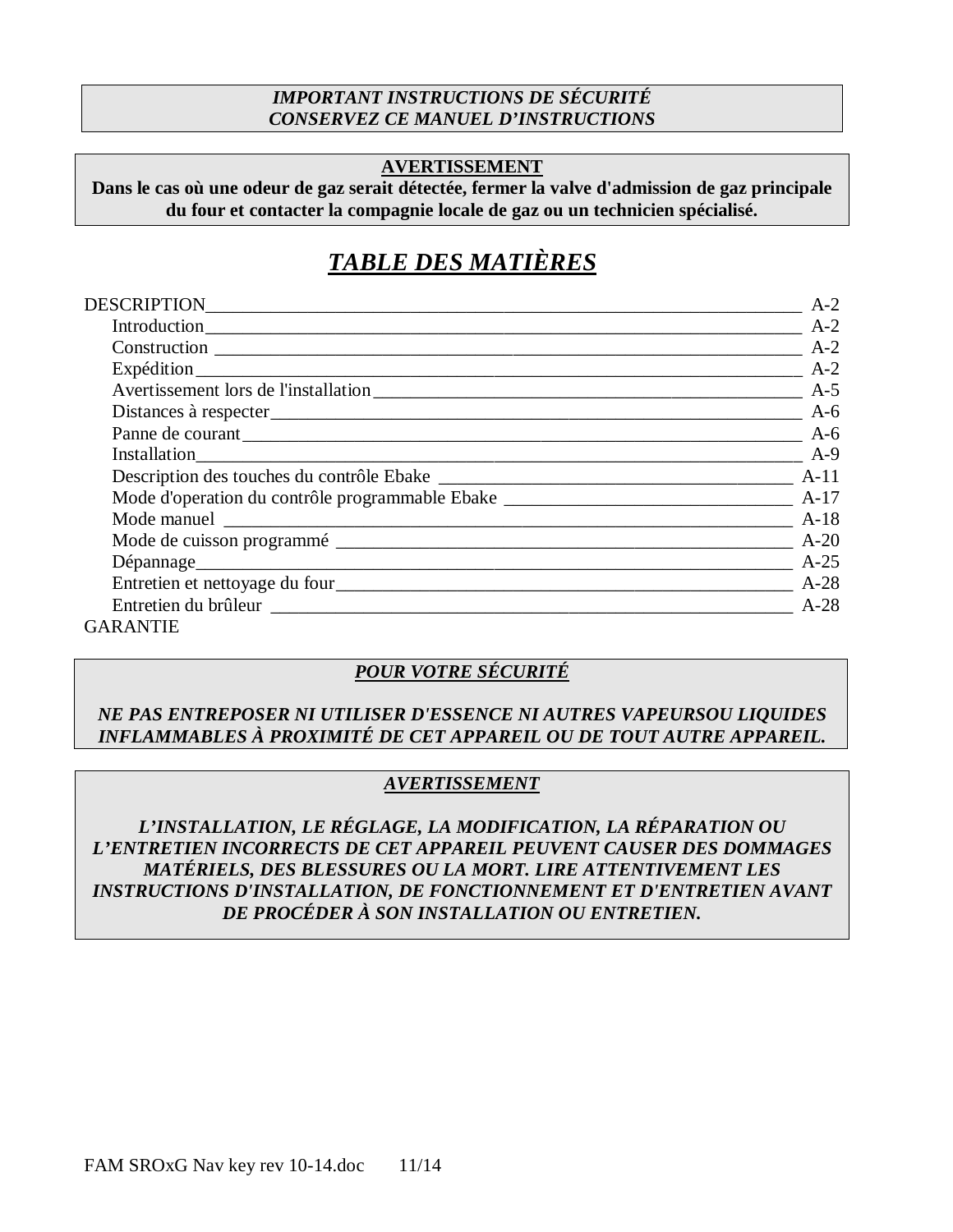# **INTRODUCTION**

The manufacturer suggests to read this manual carefully.

This Jet Air oven is manufactured with first quality material by experienced technicians. Proper installation and maintenance will guarantee a reliable service for years to come.

A nameplate fixed to the front or right side of the oven specifies the model number, type of combustible, BTU rating, operating pressures, serial number, voltage and amperage.

Drawings and replacement parts numbers are available from Service Dept. of Doyon Equipment. The electrical diagram is affixed in the control panel/compartment of the oven.

### **ATTENTION**

**DOYON is not responsible for damages to the property or the equipment caused by personnel who is not certified by known organisations. The customer is responsible for finding qualified technicians in gas, electricity and plumbing for the installation of the oven.**

# **CONSTRUCTION**

You just bought the most advanced gas fired oven in the world, "DOYON" technology at its best. This gas fired oven is manufactured using the highest quality components and material.

The oven gives a perfect uniform baking with its unique Jet Air convection system. The DOYON oven is designed with parts that are easy to find.

# **SHIPPING**

For your safety, this equipment has been verified by qualified technicians and carefully crated before shipment. The freight company assumes full responsibility concerning the delivery in good condition of the equipment in accepting to transport it.

### **IMPORTANT**

### **RECEPTION OF THE MERCHANDISE**

Take care to verify that the received equipment is not damaged before signing the delivery receipt. If a damage or a lost part is noticed, write it clearly on the receipt. If it is noticed after the carrier has left, contact immediately the freight company in order that they do their inspection.

We do not assume the responsibility for damages or losses that may occur during transportation.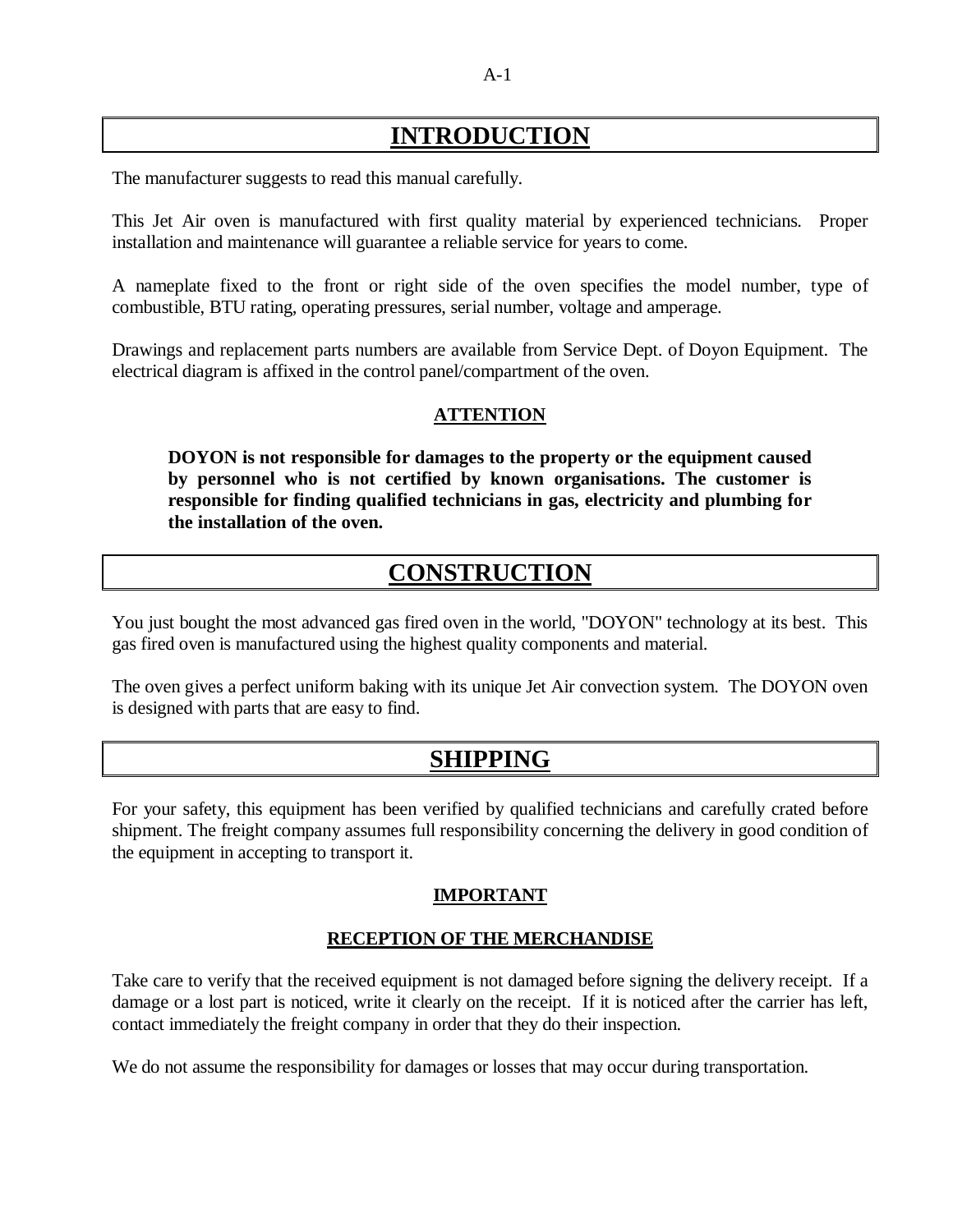# *INTRODUCTION*

*Le fabricant suggère de lire attentivement ce manuel et de suivre avec soin les instructions fournies.*

*Votre four à convection au gaz est fabriqué avec des matériaux de première qualité par des techniciens d'expérience. Une utilisation normale et un entretien adéquat de l'équipement vous assureront plusieurs années de bon service.*

*Une plaque signalétique, située sur le coin avant droit ou le côté droit du four, mentionne le numéro de modèle, le type de combustible, BTU, le numéro de série, la tension, l'ampérage et les pressions d'opérations.*

Les dessins et les numéros de pièces de rechange sont disponible sur demande en appelant au Dept. *Service chez Equipement Doyon. Le plan électrique est affiché dans la boîte (compartiment) de contrôle du four.*

### *ATTENTION*

*Équipement Doyon Inc. ne peut être tenu responsable pour les dommages causés à la propriété ou à l'équipement par du personnel non certifié par des organismes accrédités. Le client a la responsabilité de retenir les services d'un technicien spécialisé gaz ou en électricité et d'un plombier qualifié pour l'installation du four.*

# *CONSTRUCTION*

*Vous avez maintenant en votre possession le four au gaz le plus performant présentement disponible sur le marché, un four utilisant la technologie "DOYON" à son meilleur. Ce four au gaz est fabriqué avec des matériaux de première qualité.*

*Avec son système unique de convection «Jet Air», ce four vous permettra d'obtenir une cuisson uniforme. Le four Doyon est fabriqué avec des matériaux et pièces composantes facilement disponibles sur le marché.*

# *EXPÉDITION*

*Pour votre protection, cet équipement a été vérifié et emballé avec précaution par des techniciens qualifiés avant son expédition. La compagnie de transport assume la pleine responsabilité concernant la livraison de cet équipement en bon état en acceptant de le transporter.*

### *IMPORTANT*

### *RÉCEPTION DE LA MARCHANDISE*

*Avant de signer le reçu de livraison, prenez soin de vérifier dès la réception si l'équipement n'est pas endommagé. Si un dommage ou une perte est détecté, écrivez-le clairement sur le reçu de livraison ou votre bon de transport et faites signer le livreur. Si le dommage est remarqué après le départ du transporteur, contactez immédiatement la compagnie de transport afin de leur permettre de constater les dommages causés.*

*Nous ne pouvons assumer la responsabilité pour les dommages ou les pertes qui pourraient survenir pendant le transport.*

FAM SROxG Nav key rev 10-14.doc 11/14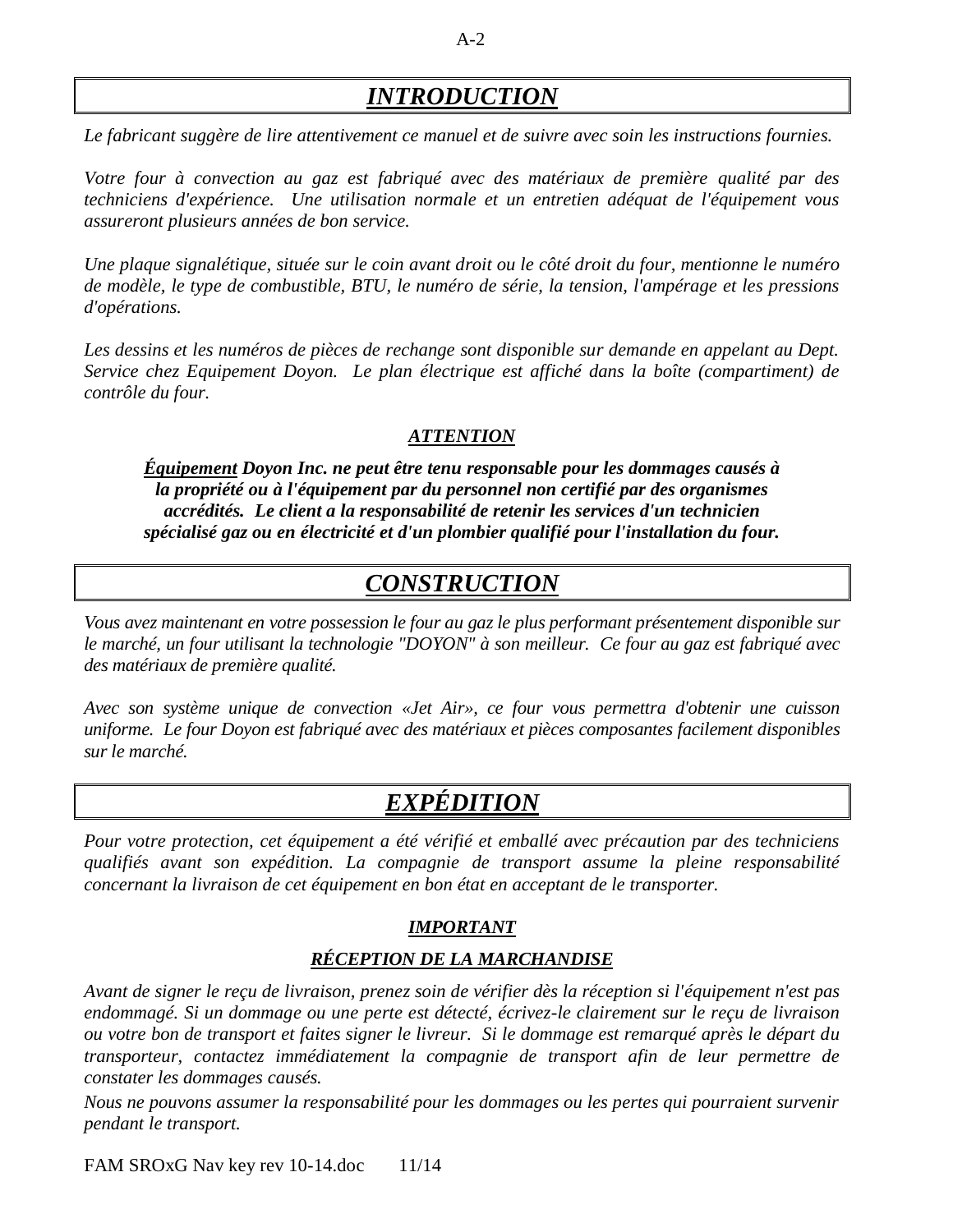# **INSTALLATION WARNINGS**

The DOYON gas fired ovens are designed to be used with the gas specified on the descriptive nameplate. The installation must conform with local codes, or in the absence of local codes, with the National Fuel Gas Code, ANSI Z223.1/NFPA 54-XX, or the Natural Gas and Propane Installation Code, CSA B149.1-XX. Refer to last edition year for XX. Copies of these are available at:

> **American Gas Association,** 1515 Wilson Boulevard, Arlington, Virginia, 22209. **Canadian Gas Association,** 55 rue Scarsdale, Don Mills, Ontario, Canada, M3B 2R3.

The appliance and its individual shutoff valve must be disconnected from the gas supply piping system during any pressure testing of that system at test pressures in excess of 1/2 psi (3.5 kPa).

For your convenience, this appliance has an automatic direct ignition burner. Follow Operating instructions included in this manual and specified on the appliance.

Keep the appliance area free and clear from combustibles. Do not obstruct the flow of combustion and ventilation air.

#### **INSTALLATION AND SERVICE**

Installation and service must be done by specialised technicians. Contact a certified gas technician, electrician and plumber for set up.

The oven must be connected to the utility and electrically grounded in conformity to the effective local regulations. If these are not established, the oven must be connected according to the Canadian Electrical Code (CSA-C22.1-XX) or National Electrical Code (ANSI/NFPA 70-XX), as applicable. Refer to last edition year for XX. Installation must also **allow proper access for service** (18 inches from top).

#### **The ovens must be installed with proper ventilation:**

• Single connection point on top of Eyebrow Hood: Flue gas are vented through Eyebrow hood supplied with the oven. The 10"diameter connection collar requires a 900 CFM at 0.6inW.C. pressure drop through hood. Customer to supply duct and ventilator fan per local code. Airflow proving switch is factory installed and integrated with burner system operation. Oven provided relay with max. 10.0 amp 1/2H.P. @ 120V output for fan operation. Ventilator fan is required. Consult local authorities to determine whether Type 1 (grease) or Type 2 (vapor) duct will be required. Hood connection suitable for Type B vent, except when products of baking are grease laden.

Make sure that provision for adequate air supply is provided for the operation of the oven.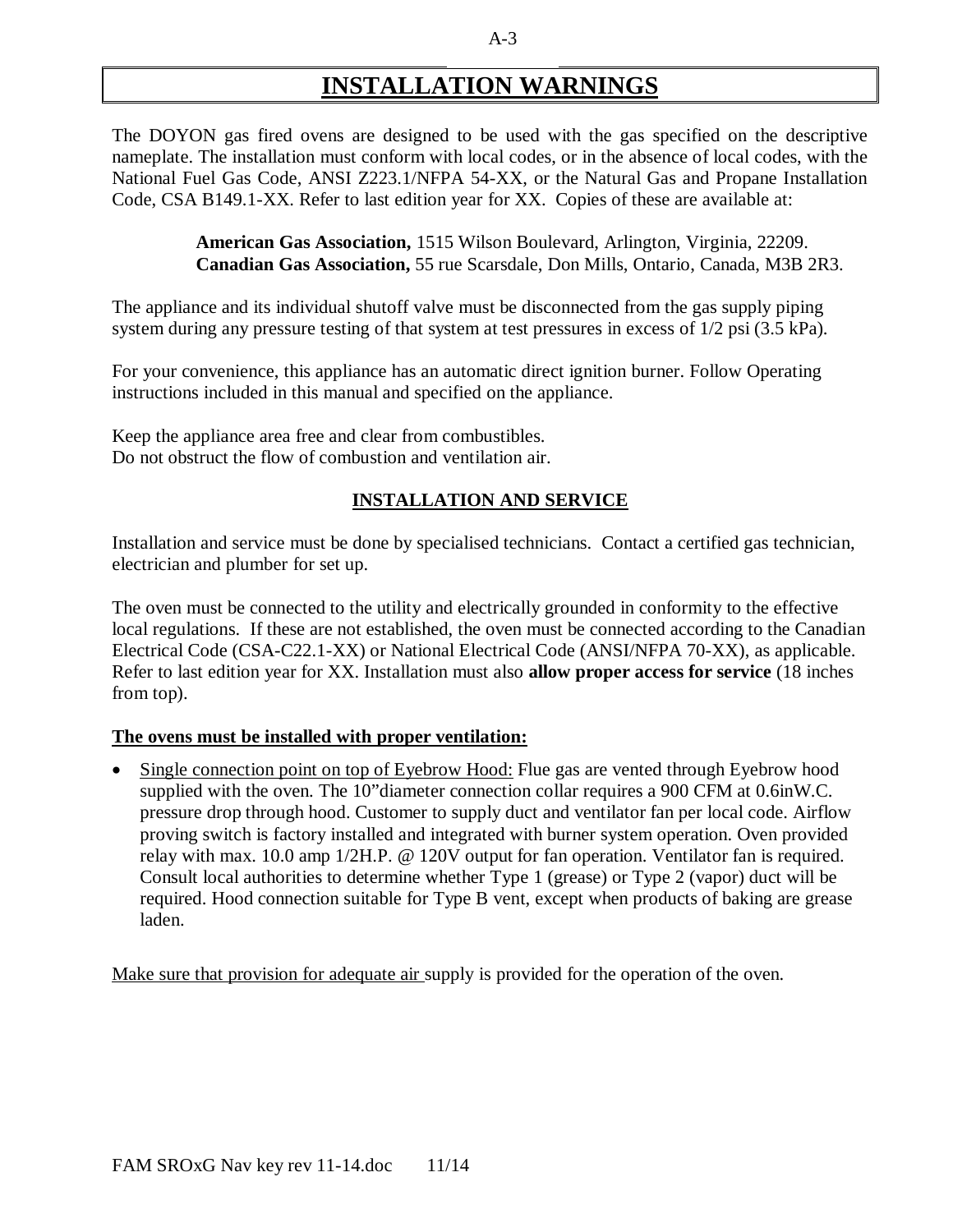

# **DISTANCES TO RESPECT**

### **For the installation near combustible materials**

- A) Back and sides of the oven: 0 inch.
- B) Top of the oven: a clearance of 18 inches to the ceiling must exist to permit adequate venting of the exhaust pipe and hot parts and to give a proper access to a technician.
- C) Floor: The oven must be installed on a **non-combustible floor**.
- D) you must have at least 18 inches when you evacuate through a hood canopy.

# **POWER FAILURE**

No attempt should be made to operate the appliance during power failure. The burner, the electric gas valve and the regulator are all designed to be failed safe. There is no special action to take in case of electrical power failure.

If the main switch in ON when the power comes back, the oven will remain OFF and the oven control will be energised. It is nevertheless recommended to turn OFF the main switch to protect the electronic components.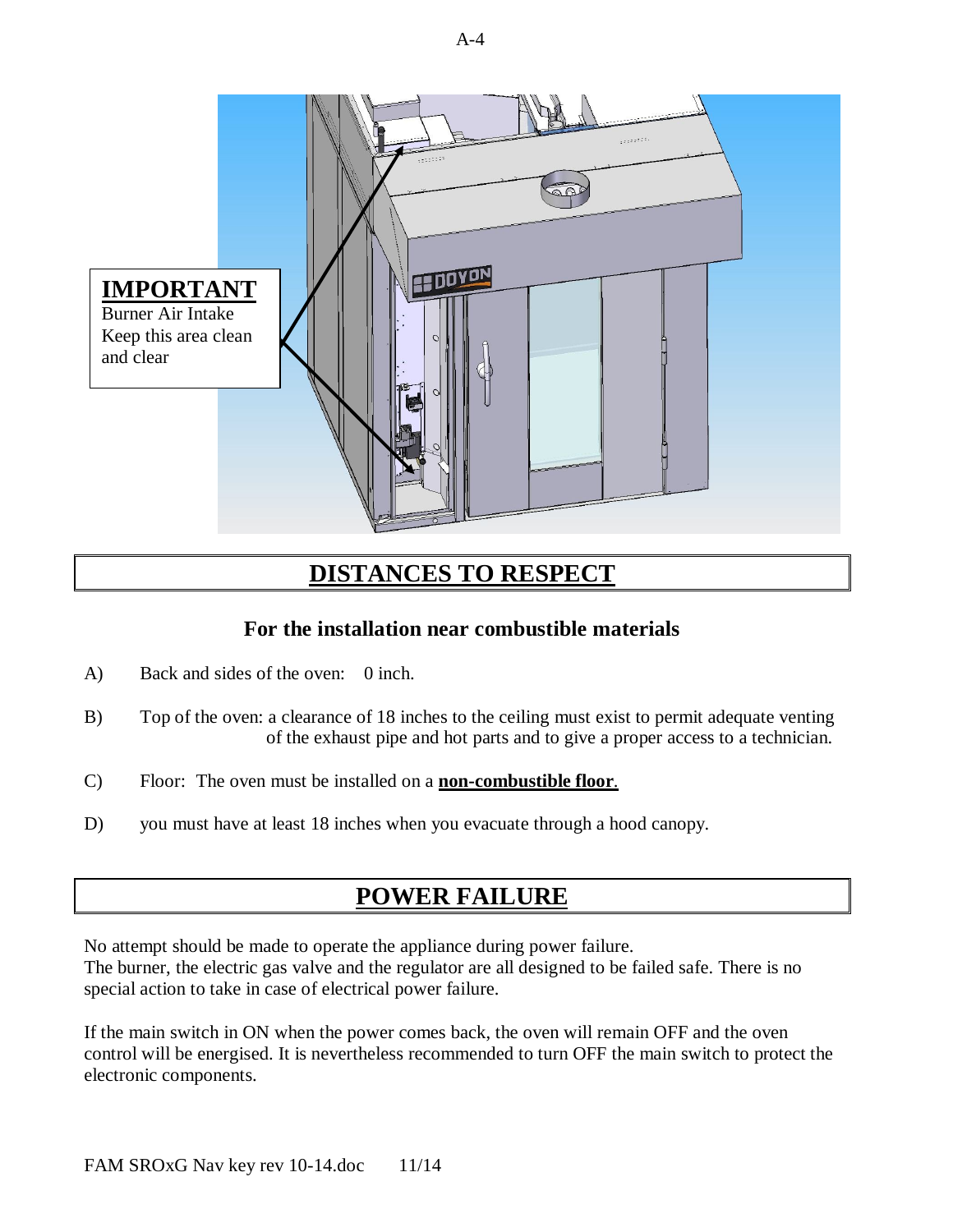# *AVERTISSEMENT LORS DE L'INSTALLATION*

*Les unités au gaz "DOYON" sont fabriquées pour être utilisées uniquement avec le type de gaz spécifié sur la plaque d'identification. L'installation doit être conformes à la réglementation local, ou en son absence, se référer au Code National de Gaz, ANSI-Z223.1-XX et CAN/CGA.B149.1-XX. Référez-vous à l'année de la dernière édition pour XX. Des copies de ces normes sont disponibles auprès de :*

*American Gas Association, 1515 Wilson Boulevard, Arlington, Virginia, 22209. Association Canadienne du Gaz, 55 rue Scarsdale, Don Mills, Ontario, Canada, M3B 2R3.*

*L'appareil et son robinet d'arrêt individuel doivent être débranchés du système d'alimentation en gaz pendant tout test de pression du système à des pressions d'essai excèdent 1/2psi (3.5 kPa).*

*Pour votre commodité, cet appareil est conçu avec brûleur à allumage automatique direct. Suivez les instructions de fonctionnement inclues dans ce manuel et affichées sur l'appareil.*

*Maintenez la zone appareil libre et exempte de matières combustibles. Ne pas obstruer le flux d'air de combustion et la ventilation.*

### *INSTALLATION ET SERVICE*

*L'installation et le service doivent être faits par un technicien spécialisé. Contactez un technicien spécialisé en gaz, en électricité et un plombier certifié pour l'installation.*

*Cet appareil doit être branché et mis à la terre (grounded) conformément aux règlements effectifs de votre localité. Si aucune réglementation n'est établie, le four doit être branché conformément au Code Canadien de l'électricité CSA 22.1-XX ou au Code National de l'Électricité NFPA 70-XX. Référez-vous à l'année de la dernière édition pour XX. L'installation doit aussi permettre un accès suffisant pour effectuer le service sur l'équipement (18 pouces au-dessus).*

#### *Le four doit être installé sous une ventilation adéquate :*

 *Connection au-dessus hotte seulement : L'échappement des gaz de combustion se fait au travers de la hotte fourni. Un collet de diamètre 10 pouces à brancher sur système évacuation d'un minimum 900 cfm à dépression de 0.6 pouce colonne d'eau à la hotte. Le client doit fournir les conduits et le ventilateur nécessaire selon le code local applicable. Un interrupteur à pression est installé sur l'appareil et branché au système de sécurité du brûleur L'appareil est fourni un contact de relais de max. 10.0 amp 1/2H.P. @ 120V pour l'opération du ventilateur. Consulter les autorités locales pour déterminer si la hotte et les conduits de la hotte requis sont de Type I (graisse) ou Type II (vapeur). La hotte peut-être connecté à un conduit d'évacuation de Type B, sauf si les produits de cuisson évacuent de la graisse.*

*Assurez-vous d'avoir un approvisionnement d'air suffisant afin d'assurer une ventilation adéquate pour le bon fonctionnement du four.*

#### *AVERTISSEMENT*

*Assurez-vous que les ajustements mentionnés dans la section "Installation" ont été faits correctement avant d'allumer le four ou de le convertir à un autre type de gaz.*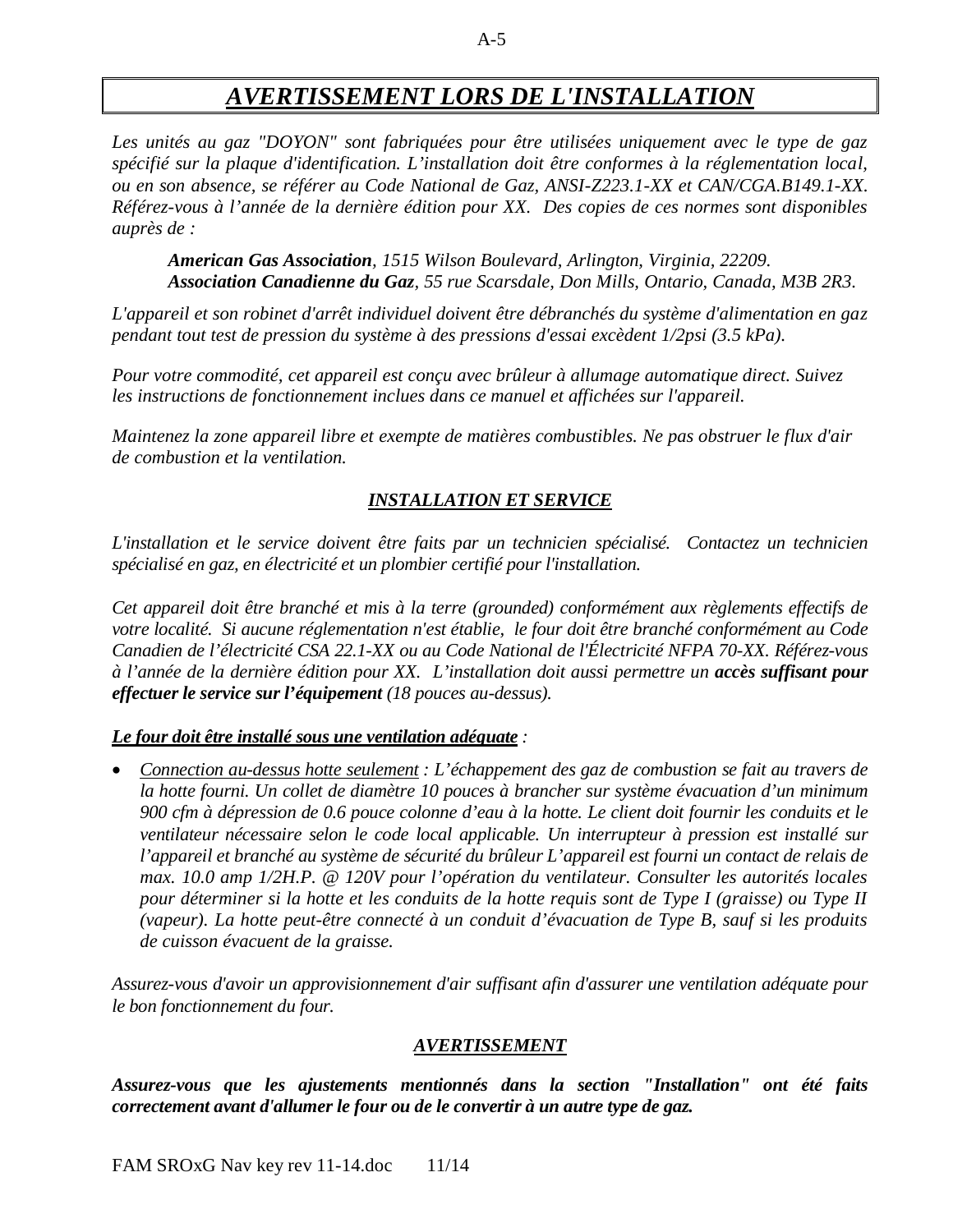

# *DISTANCES À RESPECTER*

### *Lors de l'installation près de matériaux combustibles*

- *A) Arrière et côtés du four : 0 pouce.*
- *B) Dessus du four : Il est obligatoire d'avoir au moins 18 pouces entre le dessus du four et le plafond de manière à permettre une ventilation adéquat du tuyau d'évacuation et des parties chauffantes tout en permettant l'accès à un technicien.*
- *C) Plancher : Le four doit être installé sur un plancher non combustible.*
- *D) Il est recommandé d'installer une longueur supplémentaire de tuyau d'eau, de câble électrique entre le four et le mur pour faciliter l'accès au technicien*

# *PANNE DE COURANT*

*Pendant une panne de courant, on ne doit pas essayer d'opérer l'appareil. Le brûleur et la valve à gaz automatique sont conçus de manière à être sécuritaires. La valve se ferme en cas de panne électrique. Il n'y a donc aucune action spéciale à prendre de ce coté.*

*Lorsque le courant revient, le four demeurera arrêté et le contrôle sera sous tension si l'interrupteur principal est en position MARCHE. Il est quand même recommandé de fermer l'interrupteur principal du four pour protéger les composantes électroniques.*

FAM SROxG Nav key rev 10-14.doc 11/14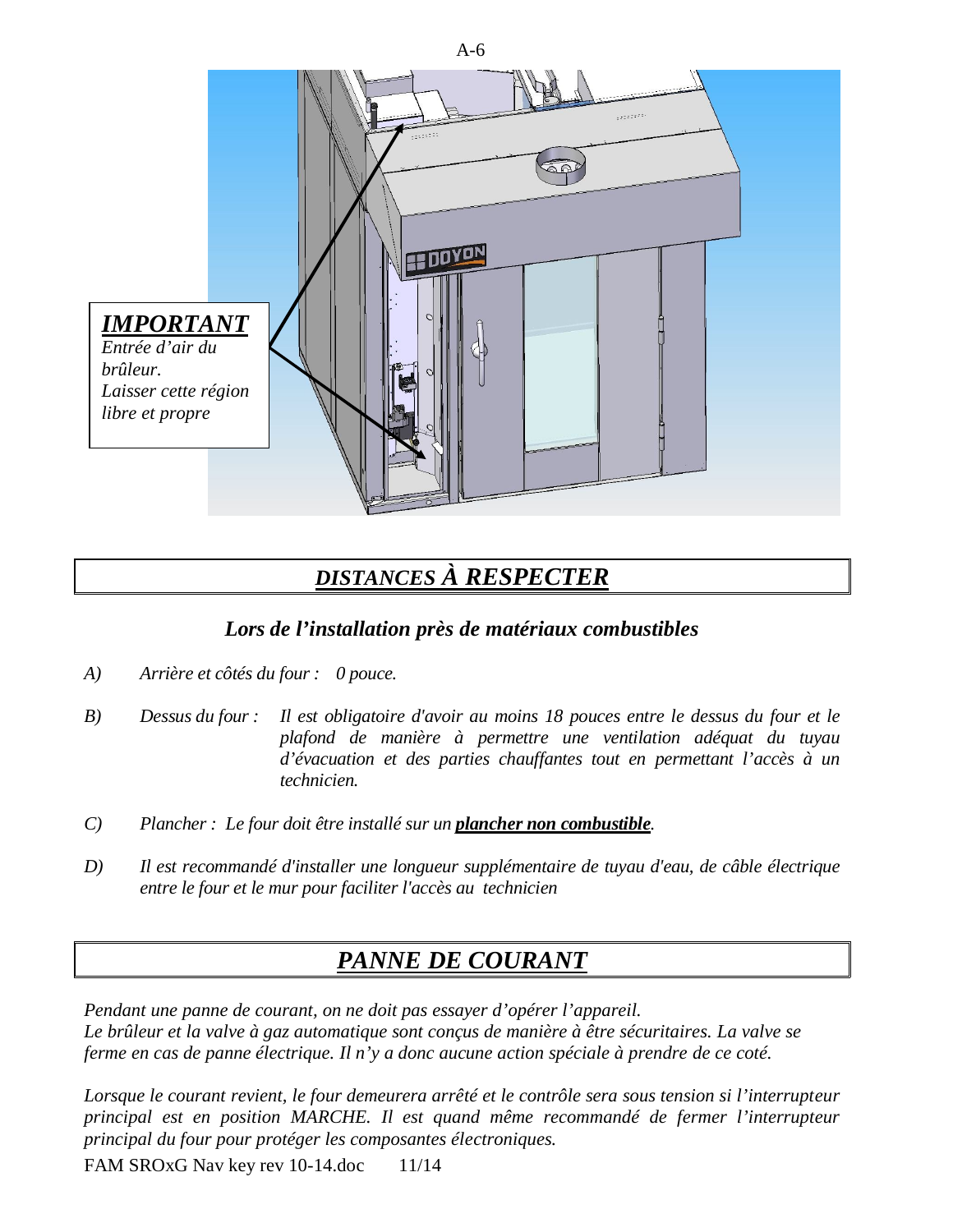# **INSTALLATION**

Take off the packaging material with care. Take off all the material used for packing and accessories. Seal the unit on the floor with silicone. Verify every adjustments and correct it if necessary. Install the hood covering the top front of the oven.

Each unit is set up to be used with the type of gas and electrical supply specified on the nameplate fixed on the oven.

The installation must be conform with National fuel gas code ANSI Z223.1-XX and CAN/CGA-B149-XX, Gas installation Code and local Codes where applicable. Refer to last edition year for XX.

The oven's combustion system consists of a very safe gas burner certified in accordance to the American Gas Association Standard in USA and with the Canadian Gas Association in Canada.

#### **1.To the certified gas technician**

The burner installed on DOYON gas fired ovens is set up and adjusted at the plant for a first class operation. It is nevertheless necessary to verify on site the pressure at the burner input. The following table indicates the pressures that must be set up to remain conform to the AGA standards or CGA.

**SRO1G**

| <b>GAS</b><br><b>TYPE</b> | <b>ALTITUDE</b><br>(FT) | <b>INPUT</b><br>(BTU)<br><b>EACH</b><br><b>OVEN</b><br><b>SECTION</b> | <b>REGULATOR</b><br><b>INPUT</b><br><b>PRESSURE</b><br>(Water column<br>inches) | <b>REGULATOR</b><br><b>OUTPUT</b><br><b>PRESSURE</b><br>(Water column<br>inches) | <b>MANIFOLD</b><br><b>PRESSURE</b><br>(Water column<br>inches) | <b>BURNER</b><br><b>ORIFICE</b><br><b>SIZE (DMS)</b><br>$OTY=26$ |
|---------------------------|-------------------------|-----------------------------------------------------------------------|---------------------------------------------------------------------------------|----------------------------------------------------------------------------------|----------------------------------------------------------------|------------------------------------------------------------------|
| Propane                   | $0 - 2000$              | 175 000                                                               | 11.0                                                                            | 8.6                                                                              | 8.5                                                            | $#66$ drill                                                      |
| Propane                   | 2000-4500               | 175 000                                                               | 11.0                                                                            | 8.6                                                                              | 8.5                                                            | $#66$ drill                                                      |
| Natural                   | $0 - 2000$              | 175 000                                                               | 7.0                                                                             | 3.4                                                                              | 3.3                                                            | $# 53$ drill                                                     |
| Natural                   | 2000-4500               | 175 000                                                               | 7.0                                                                             | 3.4                                                                              | 3.3                                                            | $# 53$ drill                                                     |

#### **SRO2G**

| <b>GAS</b><br><b>TYPE</b> | <b>ALTITUDE</b><br>(FT) | <b>INPUT</b><br>(BTU)<br><b>EACH</b><br><b>OVEN</b><br><b>SECTION</b> | <b>REGULATOR</b><br><b>INPUT</b><br><b>PRESSURE</b><br>(Water column<br>inches) | <b>REGULATOR</b><br><b>OUTPUT</b><br><b>PRESSURE</b><br>(Water column<br>inches) | <b>MANIFOLD</b><br><b>PRESSURE</b><br>(Water column<br>inches) | <b>BURNER</b><br><b>ORIFICE</b><br><b>SIZE (DMS)</b><br>$QTY=26$ |
|---------------------------|-------------------------|-----------------------------------------------------------------------|---------------------------------------------------------------------------------|----------------------------------------------------------------------------------|----------------------------------------------------------------|------------------------------------------------------------------|
| Propane                   | $0 - 2000$              | 275,000                                                               | 11.0                                                                            | 7.6                                                                              | 7.3                                                            | $# 60$ drill                                                     |
| Propane                   | 2000-4500               | 275,000                                                               | 11.0                                                                            | 7.6                                                                              | 7.3                                                            | $# 60$ drill                                                     |
| <b>Natural</b>            | $0 - 2000$              | 275,000                                                               | 7.0                                                                             | 3.4                                                                              | 2.75                                                           | $# 52$ drill                                                     |
| Natural                   | 2000-4500               | 275,000                                                               | 7.0                                                                             | 3.4                                                                              | 2.75                                                           | $# 52$ drill                                                     |

The burner used is adjusted for use with the gas indicated on the nameplate. It is nevertheless possible to convert the burner to another gas by doing the modifications indicated in the CONVERSION PROCEDURE provided with the oven. These modifications must be done carefully and completely under the company's instruction to remain conform to A.G.A. or C.G.A standards. Refer to Doyon Equipment to get the right CONVERSION KIT.

FAM SROxG Nav key rev 11-14.doc 11/14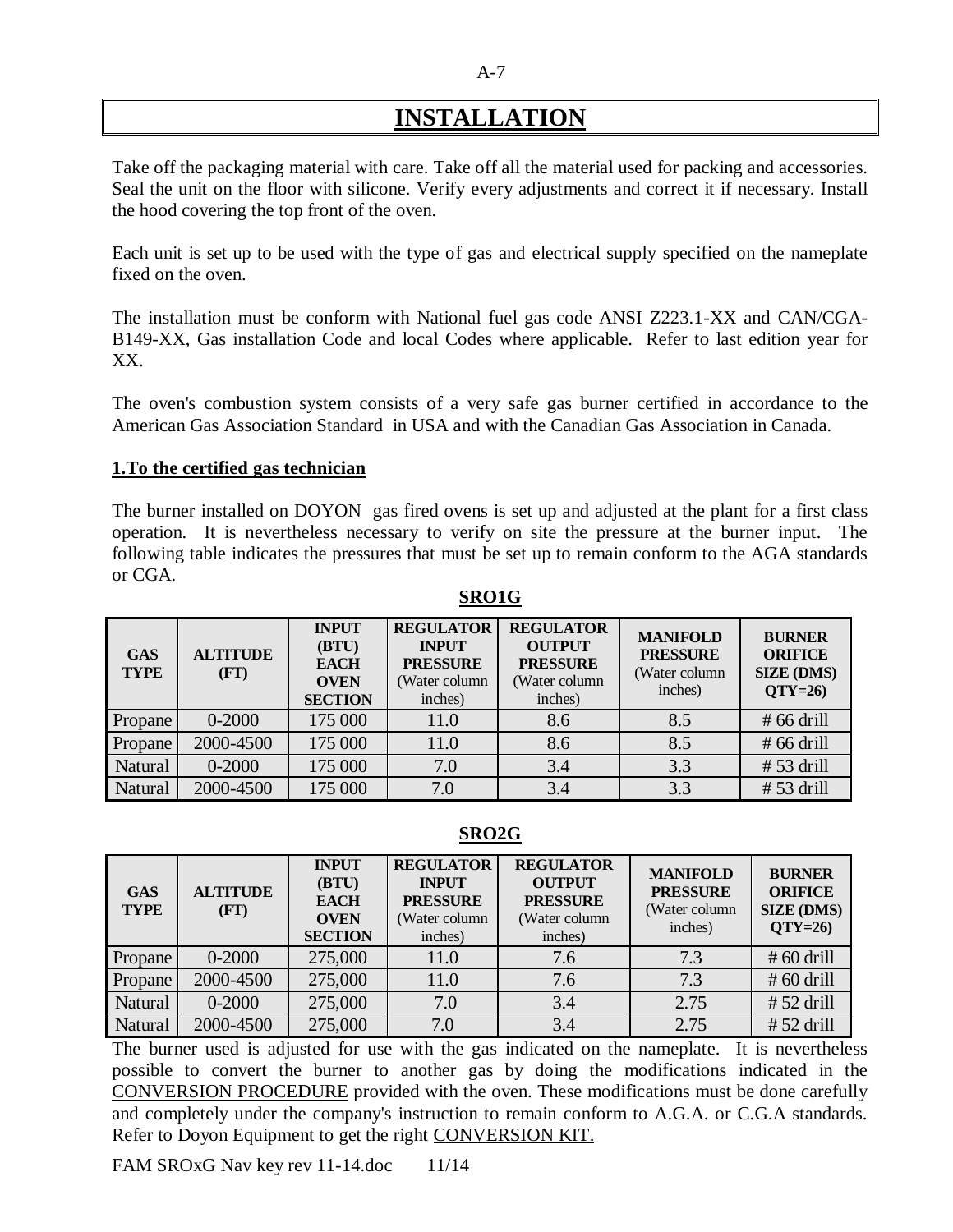The pipe fittings compound must be certified for gas.

The customer must install a manual shut off valve at the end of the gas supply pipe near the appliance which is approved by the American Gas Association Standard in the United States and with the Canadian Gas Association in Canada.

Clean the air contained in the gas supply pipe at the installation to insure a successful firing on the first try. The gas pipe sealing compound tightness must be verified using a solution of water and soap prior to firing the unit.

#### WARNING

Make sure not to obstruct the overpressure **opening on the gas regulator.**

NOTE:If there's any modification done to the system or change of the type of gas used, make sure that the regulator pressure of the burner is adjusted as recommended in this manual.

#### **2.To the electrician**

Electrical supply installation must be in accordance with the electrical rating on the nameplate.

A phase sequence and loss of phase relay is installed on 3 phases models to avoid wrong rotation direction of the blowers. If the oven does not light up, swap two phases conductors in the supply box and try again. Be sure that the power is really on the 3 phases wires next to the fuses in the control compartment on the front of the oven. Check also if the control fuse located near the main switch is not blown.

#### **WARNING**

The electrician must make sure that the supply cable does not come in contact with the oven top which becomes hot.

#### **3.To the plumber**

This equipment is to be installed to comply with the applicable federal, state or local plumbing codes.

Connect the water supply pipe to the oven using good quality sealing compound. Take care that combustible water pipes do not come in contact with hot parts on the top of the oven.

Connect the steam system (1/2 NPT) to the cold water distribution network. Minimum Water Flow required is 4.5 USGPM (0.29 l/sec).@ 50psi

We highly recommend a water softener to eliminate minerals in the water. We suggest you to use Doyon installation kit number 50-1530 and replacement cartridges 50-1531 to achieve minimum flow requirement.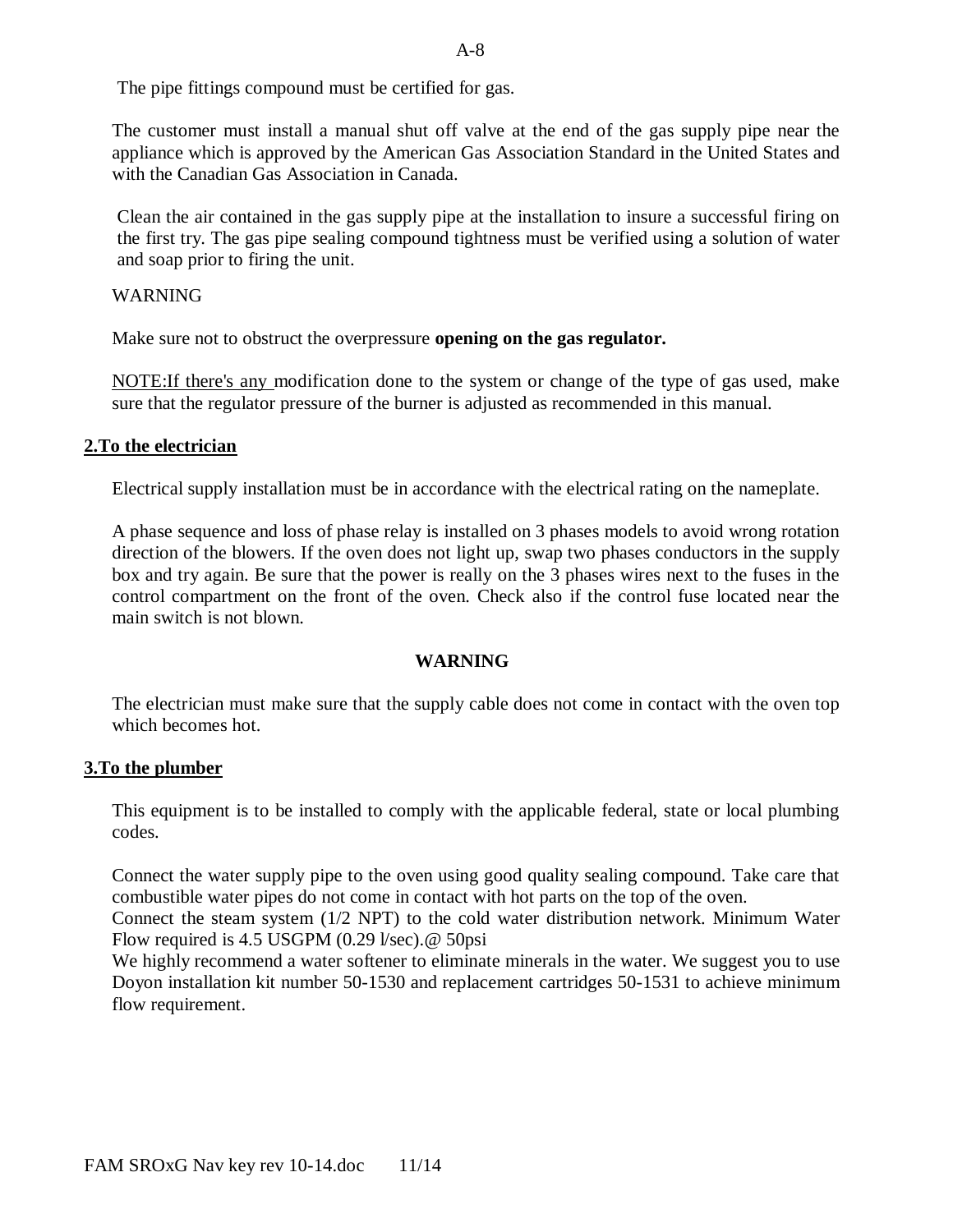# *INSTALLATION*

*Ouvrir avec soin l'emballage de votre équipement. Enlever tous les matériaux utilisés pour l'envelopper ainsi que les accessoires... Appliquez un joint de silicone à la base de l'unité. Vérifiez les ajustements et corrigez au besoin. Installez la hotte recouvrant le brûleur sur le devant du four.* 

*Chaque unité est fabriquée pour être utilisée avec le type de gaz et la source électrique spécifiés sur la plaque signalétique de l'appareil.*

*L'installation doit être conforme avec le Code National de Gaz, ANSI-Z223.1-XX et CAN/CGA-B149-XX, le code d'installation au gaz et les codes locaux si applicables. Référez-vous à l'année de la dernière édition pour XX.*

*Le système de combustion du four est conçu à partir d'un brûleur certifié en conformité avec les normes de l'Association Américaine des Standards de Gaz et l'Association Canadienne de Gaz.*

#### *1. Au technicien spécialisé pour le gaz*

*Le brûleur installé sur les fours au gaz DOYON est monté et ajusté à l'usine par le fabricant pour un fonctionnement optimal. Il est néanmoins nécessaire de vérifier sur place la pression à l'entrée du brûleur. La table suivante indique la pression qui doit être ajustée pour se conformer aux standards de AGA ou de CGA.*

| <b>TYPE</b><br>DE GAZ | <b>ALTITUDE</b><br>(PI) | <b>ENTRÉE</b><br>(BTU)<br><b>PAR</b><br><b>SECTION</b><br><b>DE FOUR</b> | <b>PRESSION</b> À<br>L'ENTRÉE DU<br><b>RÉGULATEUR</b><br>(Colonne d'eau en<br>pouces) | <b>PRESSION</b> À<br><b>LA SORTIE DU</b><br><b>RÉGULATEUR</b><br>(Colonne d'eau<br>en pouces) | <b>PRESSION</b> À<br><b>D'ADMISSION</b><br>AU BRÛLEURr<br>(Colonne d'eau<br>en pouces) | <b>DIMENSION</b><br><b>ORIFICE</b><br><b>BRÛLEUR</b><br>Quantité = $26$ |
|-----------------------|-------------------------|--------------------------------------------------------------------------|---------------------------------------------------------------------------------------|-----------------------------------------------------------------------------------------------|----------------------------------------------------------------------------------------|-------------------------------------------------------------------------|
| Propane               | 0-2000                  | 175 000                                                                  | 11.0                                                                                  | 8.6                                                                                           | 8.5                                                                                    | Mèche #66                                                               |
| Propane               | 2000-4500               | 175 000                                                                  | 11.0                                                                                  | 8.6                                                                                           | 8.5                                                                                    | Mèche 66                                                                |
| <b>Naturel</b>        | $0 - 2000$              | 175 000                                                                  | 7.0                                                                                   | 3.4                                                                                           | 3.3                                                                                    | Mèche #53                                                               |
| <b>Naturel</b>        | 2000-4500               | 175 000                                                                  | 7.0                                                                                   | 3.4                                                                                           | 3.3                                                                                    | Mèche #53                                                               |

#### *SRO1G*

*SRO2G*

| <b>TYPE</b><br>DE GAZ | <b>ALTITUDE</b><br>(PI) | <b>ENTRÉE</b><br>(BTU)<br><b>PAR</b><br><b>SECTION</b><br><b>DE FOUR</b> | <b>PRESSION</b> À<br>L'ENTRÉE DU<br><b>RÉGULATEUR</b><br>(Colonne d'eau en<br>pouces) | <b>PRESSION</b> À<br><b>LA SORTIE DU</b><br><b>RÉGULATEUR</b><br>(Colonne d'eau<br>en pouces) | <b>PRESSION</b> À<br><b>D'ADMISSION</b><br>AU BRÛLEURr<br>(Colonne d'eau<br>en pouces) | <b>DIMENSION</b><br><b>ORIFICE</b><br><b>BRÛLEUR</b><br>Quantité = $26$ |
|-----------------------|-------------------------|--------------------------------------------------------------------------|---------------------------------------------------------------------------------------|-----------------------------------------------------------------------------------------------|----------------------------------------------------------------------------------------|-------------------------------------------------------------------------|
| Propane               | $0 - 2000$              | 275 000                                                                  | 11.0                                                                                  | 7.6                                                                                           | 7.3                                                                                    | Mèche #60                                                               |
| Propane               | 2000-4500               | 275 000                                                                  | 11.0                                                                                  | 7.6                                                                                           | 73                                                                                     | Mèche #60                                                               |
| <b>Naturel</b>        | $0 - 2000$              | 275 000                                                                  | 7.0                                                                                   | 3.4                                                                                           | 2.75                                                                                   | Mèche #52                                                               |
| <b>Naturel</b>        | 2000-4500               | 275 000                                                                  | 7.0                                                                                   | 3.4                                                                                           | 2.75                                                                                   | $M\grave{e}che \#52$                                                    |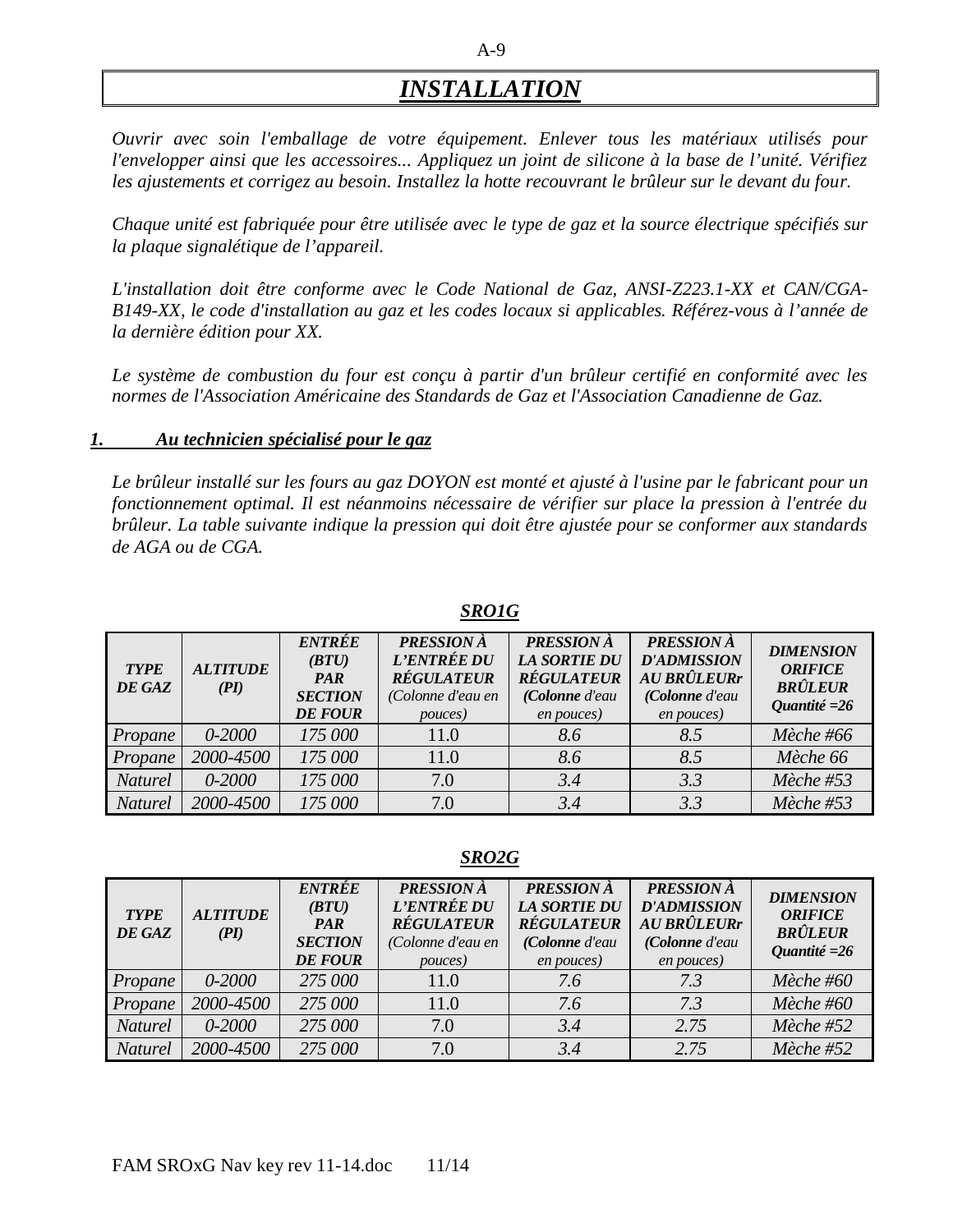*Le brûleur utilisé est ajusté pour être installé seulement avec le type de gaz spécifié sur la plaque d'identification. Il est néanmoins possible de convertir le brûleur à un autre type de gaz en suivant les modifications mentionnées dans la PROCÉDURE DE CONVERSION fournis avec le four. Pour demeurer conforme aux standards de AGA et CGA, ces modifications doivent être faites au complet et avec précaution en suivant les instructions du manufacturier. Se référer à Équipement Doyon pour obtenir le nécessaire de conversion adéquat.*

*Le composé de joint à tuyau utilisé pour relier les appareils au gaz doit être certifié résistant à l'action du gaz.*

*Le client doit installer une vanne manuelle à la sortie de l'alimentation au gaz près de l'appareil, laquelle doit être approuvée par l'Association Américaine des Standards de Gaz aux Etats-Unis et par l'Association Canadienne de Gaz au Canada.*

*Pour vous assurer d'un bon allumage lors de votre premier essai, videz le tuyau d'alimentation au gaz de l'air qu'il contient lors de l'installation. Les joints des tuyaux devraient être vérifiés avec une solution d'eau et de savon pour détecter les fuites avant de faire fonctionner l'unité.*

### *ATTENTION*

*Ne pas obstruer le limiteur de fuite du régulateur de pression.*

*NOTE:Dans le cas d'une modification du système ou d'un changement de type de gaz, s'assurer d'ajuster la pression du régulateur du brûleur telle que recommandée dans ce manuel.*

### *2. À l'électricien*

*L'installation de l'alimentation électrique des fours doit être conforme avec la source électrique spécifiée sur la plaque signalétique.*

#### *AVERTISSEMENT*

*L'électricien doit s'assurer que le câble d'alimentation ne touche pas le dessus du four à cause du degré élevé de chaleur dégagé par celui-ci.*

#### *3. Au plombier*

*Faire le raccordement d'entrée d'eau au four en utilisant des matériaux de qualité assurant l'étanchéité. S'assurer que le tuyau d'arrivée d'eau n'est pas en contact avec les parties chaudes sur le dessus du four.*

*Vérifier l'étanchéité de la valve électrique.*

*Relier le système de vapeur (1/2 NPT) au réseau de distribution d'eau froide.* 

*Il est fortement recommandé d'installer un adoucisseur d'eau à l'entrée de l'appareil de capacité minimum de* 4.5 GPM (0.29 l/sec).@ 50psi *afin d'éliminer les minéraux dans l'eau. Nous recommandons l'ensemble d'installation Doyon modèle 50-1530 et la cartouche de remplacement 50-1531 pour atteindre le débit d'eau requis par l'appareil.*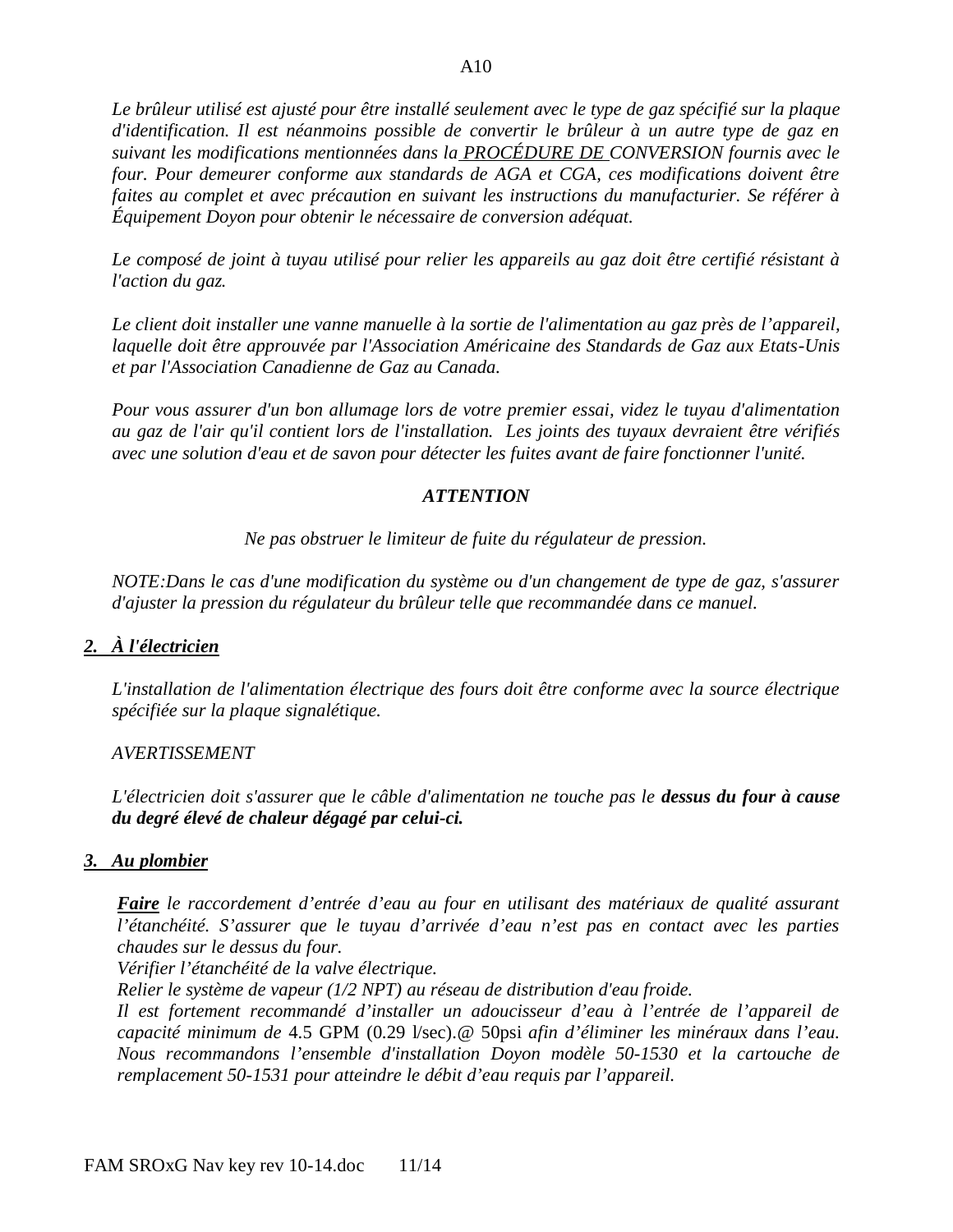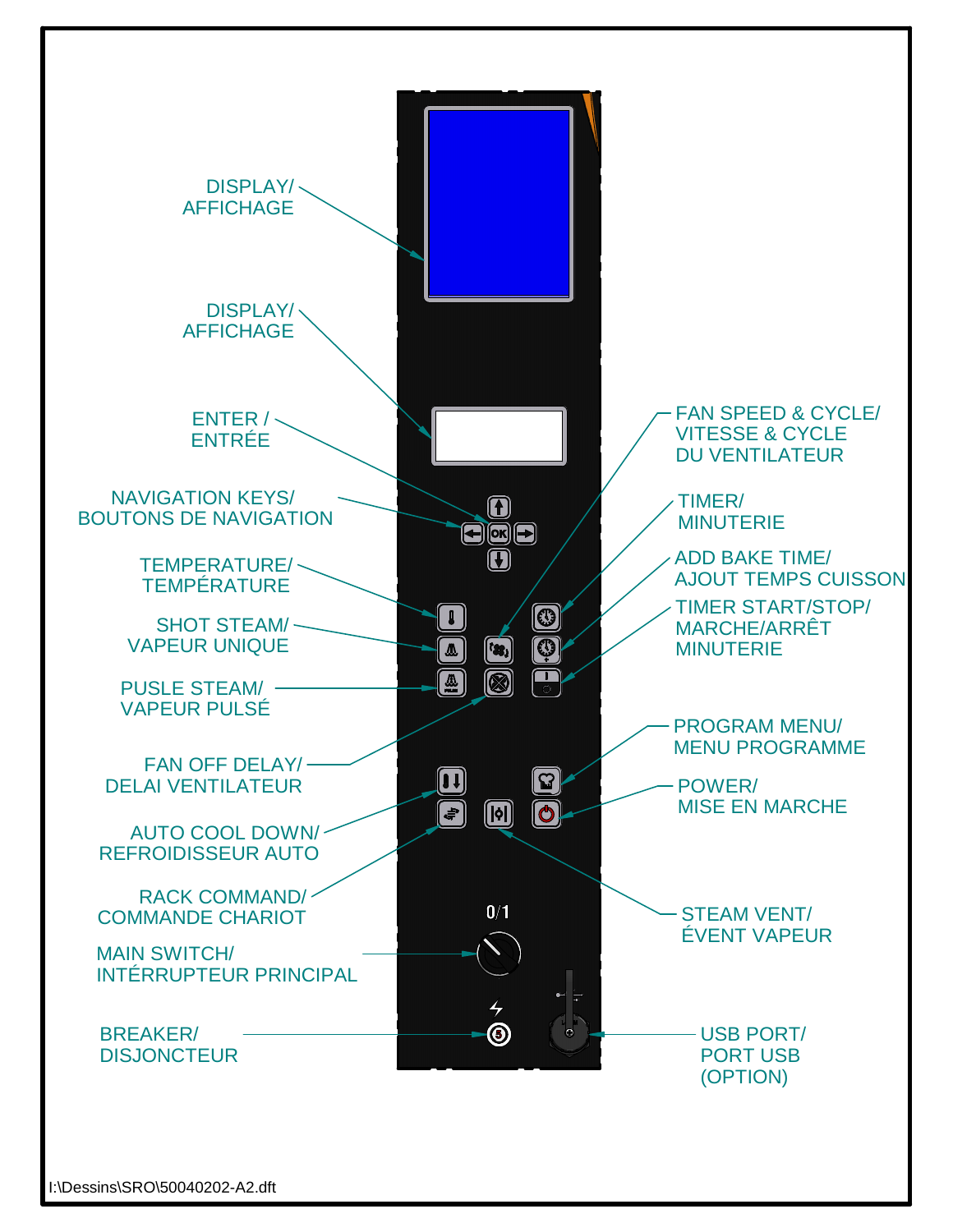# **EBAKE PROGRAMMABLE CONTROL - OPERATING MODES**

The Doyon Ebake controller has two operation modes **Manual** and **Programmable.** MANUAL: to use all functions without using a recipe program.

PROGRAMMABLE : to use with a recipe program.

**Program capacity**

- $\Box$  Program #1 is always used as the default Manual Cooking mode setting (single stage).
- □ Programs #2 to #99 can have up to 8 stages each recipe.

#### **OVEN START UP**

Turn on the main power switch. The controller will power up and display:

□ OFF, PRESS POWER KEY TO START.

Press the red POWER key, the oven will go ON. The display will read PREHEAT and the oven will heat to reach the MANUAL preset temperature. Then, the oven will display READY and the alarm will beep 5 times. This will mean that the oven is at the desired temperature.

To turn the oven OFF, press the red POWER key and hold it for 3 seconds. The oven will run on COOL DOWN mode until it reaches 250°F and then, it will automatically turn OFF. At this moment, the display will show : OFF, PRESS POWER KEY TO START.

### DOOR SWITCH

- □ If the door is opened :
	- Display scrolls recipe NAME and DOOR OPEN.
	- All functions are turned OFF (unless in Cool Down mode, then the fan remains on).
	- All timers pause until the door is closed.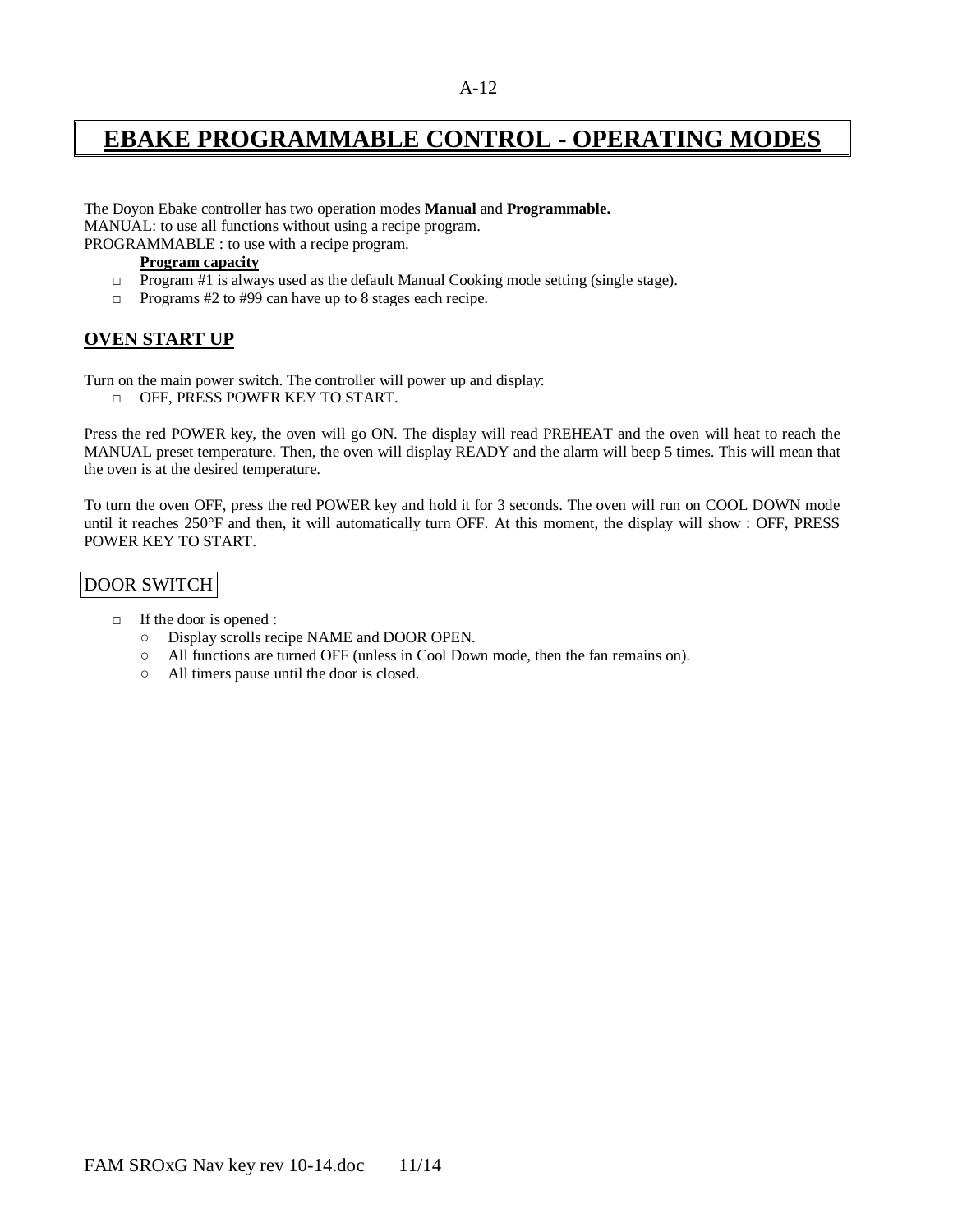#### A-13

# **MANUAL MODE**

This mode is used to work in a single stage.

Use navigation key until MANUAL is highlighted, press the  $\circledcirc$  to confirm.

### COOL DOWN FUNCTION

For fast cool down, press on the COOL DOWN  $\bigcup_{k \in \mathcal{N}} k$ , the fan will remain ON while the door is open.

Note : if the oven reaches 200°F, it will turn OFF automatically. Display will show : OFF, PRESS POWER KEY TO START.

#### TEMPERATURE FUNCTION

To change the temperature set point, press on  $\Box$ . Display will show actual temperature set point. Use navigation key

set the desired temperature set point and press  $\overrightarrow{OK}$  to confirm and exit the setting mode. Also, note that the new set point will automatically be saved after exiting if the OK is not pressed after changing the setting. If the dial is not pressed or turned within 3 seconds, the last set temperature will be saved.

#### TIMER FUNCTION

To change the time setting, press on  $\ddot{\ddot{\theta}}$ . Displays will show time setting. Use navigation key to set desired timer setting

(by increments of 15 sec.) and press  $\bullet$  to confirm and exit setting. If the OK is not pressed or turned within 3 seconds, the last set time will be saved.

Press on timer START/STOP key to start the timer countdown. At the end of the countdown, display will show BAKE DONE. If needed, you can add 1 minute by pressing the ADD TIME key. It will automatically add 1 minute without changing the original time setting. If more then one minutes is needed Use navigation key to desired add time and press

[ok] When the countdown is finished, the display will show BAKE DONE.

Also, at any time during the countdown, the time can be paused by pressing on the TIMER START/STOP key or cancelled by pressing and holding the START/STOP key for 3 seconds. When the door is open, the timer pauses and the display indicates DOOR OPEN until the door is closed.

□ If the remaining time is less than 60 minutes, it will be displayed as MM:SS

 $\Box$  If the remaining time is 60 minutes or more, it will be displayed as HH:MM Note : Timer in MANUAL mode is only a reminder.

### FAN OFF DELAY FUNCTION

By pressing on the FAN OFF DELAY key, the fan remains OFF for a period of time before starting working in normal fan mode. After pressing FAN OFF DELAY key, the display will show NONE. Use navigation key to select HIGH (3

 $\left($ ok $\right)$ minutes) or LOW (2 minutes) fan off delay and press . If the OK is not pressed within 3 seconds, the last set FAN OFF DELAY will be saved.

OK To cancel fan off delay, press the FAN OFF DELAY key, Use navigation key to select NONE and press Note : during FAN OFF DELAY the oven heating system is not functional. A higher set point temperature preheat is recommended if use more then 3 minutes FAN OFF DELAY.

FAM SROxG Nav key rev 11-14.doc  $11/14$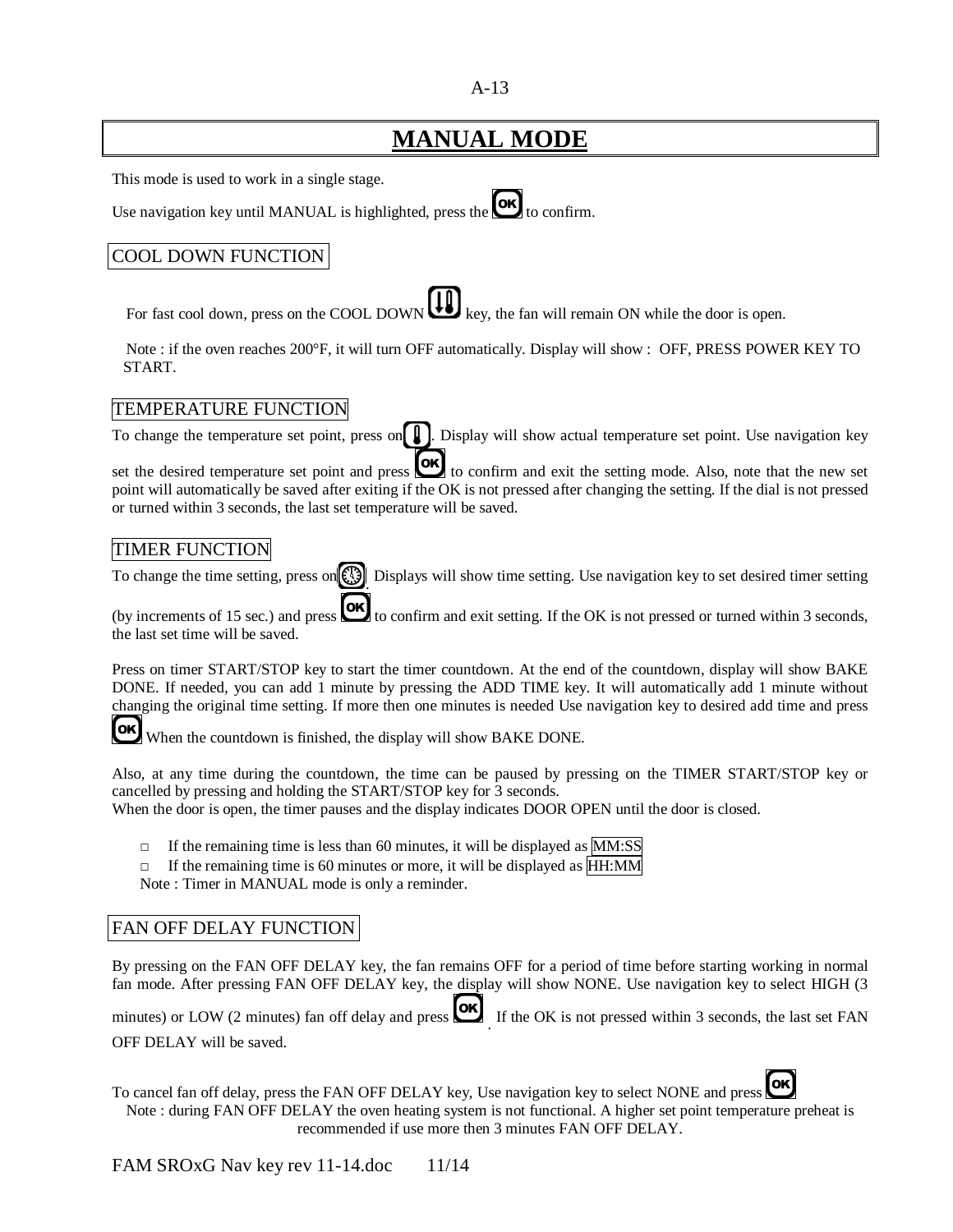#### FAN SPEED

You can change the fan speed. There are 2 different fan speed setting available STD & HIGH available. Default speed is STD. To select a different fan speed then STD press on the FAN SPEED key, use navigation key to select desire fan

**OK** speed and press .

This function will change the fan speed of the fan, creating a different air flow.

#### STEAM FUNCTION

Steam output can be turned ON only if oven temperature is  $>=(250°F/121°C)$ .

- Pressing SHOT STEAM key  $\bigcup$ : A single steam injection will inject for duration of preset time. The display will toggles the recipe name and the steam. following the steam injection you will have automatically a FAN OFF DELAY for the period of steam after steam period, the vent system will automatically evacuate steam out of the oven and go on normal baking cycle.
- □ Note: When pressing the SHOT STEAM key, it will force the fan OFF.
- Pressing PULSE STEAM key  $\left(\bigcup_{n=1}^{N} \mathbb{Z}\right)$ : It will create continuous steam injections. If pressed again, it will cancel the pulse steam function. When active, the display scrolls recipe name and pulse steam.
- □ Note: When pressing the PULSE STEAM key, the fan will stay ON to create continuous moisture during the baking cycle.

### VENT KEY FUNCTION

During Manual mode Only at any time vent can be open or close by pressing the vent key.

 $\Box$  Note: When the SHOT STEAM sequence the vent will operate automatically.

#### RACK KEY FUNCTION

Rack is always rotated when oven is powered, when door are opening the rack will automatically index with the door opening and drop down to load or unload the rack. If desired Rack can be stop and index during baking by pressing the RACK key.

To restart the rack press again on the RACK key or after opening the door and closed back the rack will start rotating in normal mode.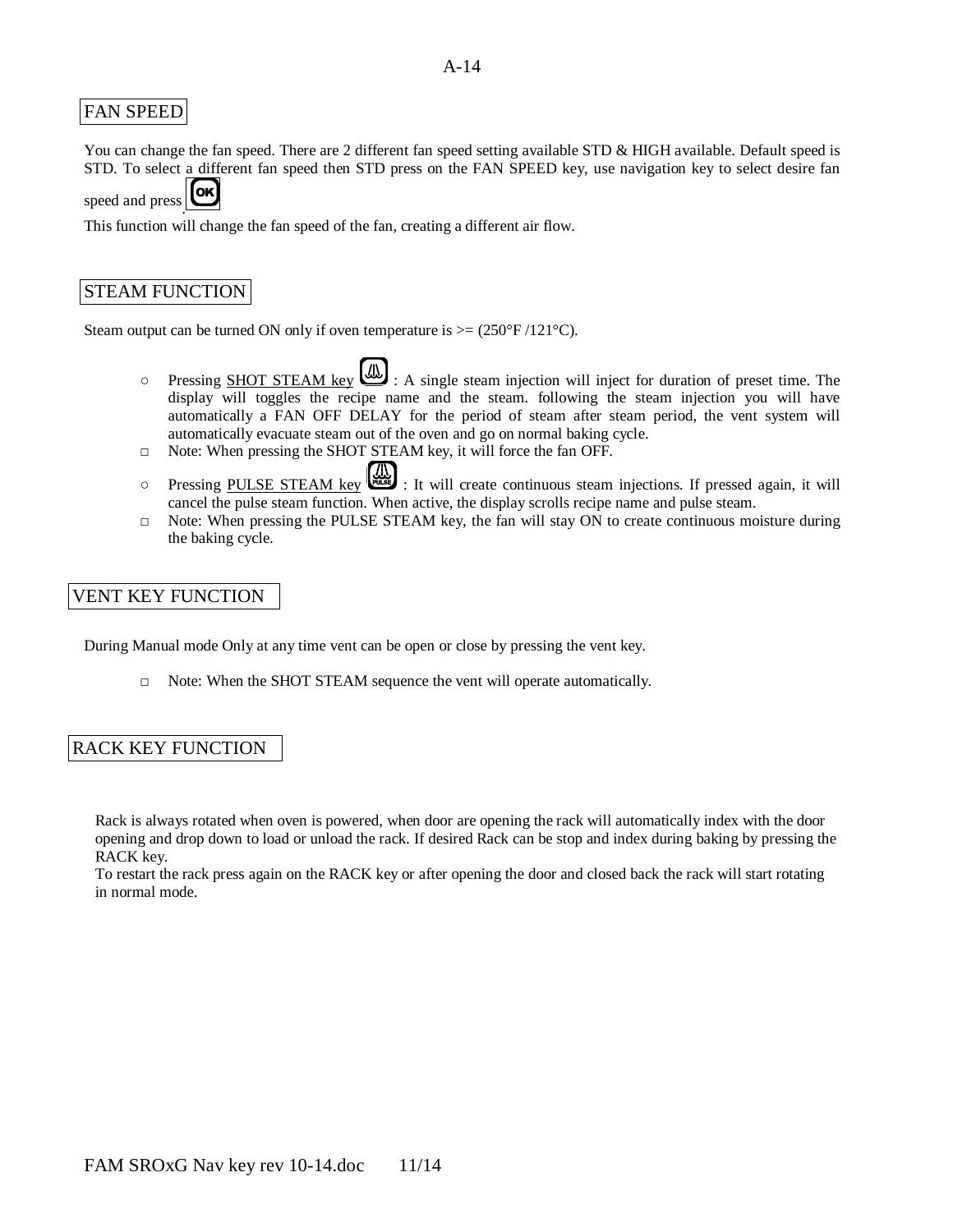## **PROGRAMMED COOKING MODE**

This mode is used to work with 1 to 8 stages recipe programs.

To select a programmed recipe, u Use navigation key until name or number of product is highlighted. Press select product program. The oven will preheat to the programmed temperature. Display will show READY and the alarm will beep 5 times when the oven is at the desired temperature.

Press on START/STOP key to start the programmed recipe. The timer will countdown. At the end of the recipe, display will show BAKE DONE. If needed, you can add time pressing the BAKE MORE TIME key. It will automatically add 1 minute without changing the original time setting. If more then one minute is needed after pressing the BAKE MORE

TIME key, Use navigation key to select desire time and press  $\left\lfloor \leftarrow \right\rfloor$  when the countdown is finished, the display will show BAKE DONE. Press on START/STOP key to stop the recipe.

Also, at any time during the countdown, the recipe can be paused by pressing on the START/STOP timer key or canceled by pressing and holding the key for 3 seconds.

When the door is open, the timer pauses Rack will index and drop down to floor, the display shows DOOR OPEN until the door is closed.

To see current stage information during baking process, press on the TIMER key. It will display recipe name, stage number, stage status and time reminder.

Note : During a programmed recipe, the keys SHOT & PULSE STEAM, FAN OFF DELAY are not functional. All those functions need to be set in the recipe program.

#### RACK FUNCTION

*Rack is always rotated when oven is powered, when door are opening the rack will automatically index with the door opening and drop down to load or unload the rack. If desired Rack can be stop and index during baking by pressing the RACK key.*

*To restart the rack press again on the RACK key or after opening the door and closed back the rack will start rotating in normal mode.*

#### **Cook Program Structure**

Each recipe name can have maximum of 15 characters. Up to 10 characters will show a fixe recipe name on the display. If more then 10, the recipe name will scroll on the display and when timer is activate the recipe name will be fixe and show only the 10 first characters.

Each recipe can have preheat temps, cook stage, cook & hold function. Each stage has the following programmable parameters :

Time: the time duration of the current stage. Oven temperature: the oven set point for current stage. Steam: shot or pulse steam injected into the oven chamber. Fan off delay: 0 to 3 minutes can be programmed after the shot steam injection. Fan off delay: duration of the fan OFF Fan speed: SRO2=STD/HIGH or SRO1=STD /LOW Vent opening: vent opening delay during stage.

#### **Entering the Programming mode**

Press the PROGRAM KEY  $\mathbb{Z}$ . If the control is protected by a password. The display reads ENTER CODE. Use

navigation key to enter the 4 digits code. Select the number and press  $\overline{\text{Cok}}$  to go to the next number. After the last number confirmation, you will enter program mode.

FAM SROxG Nav key rev 11-14.doc 11/14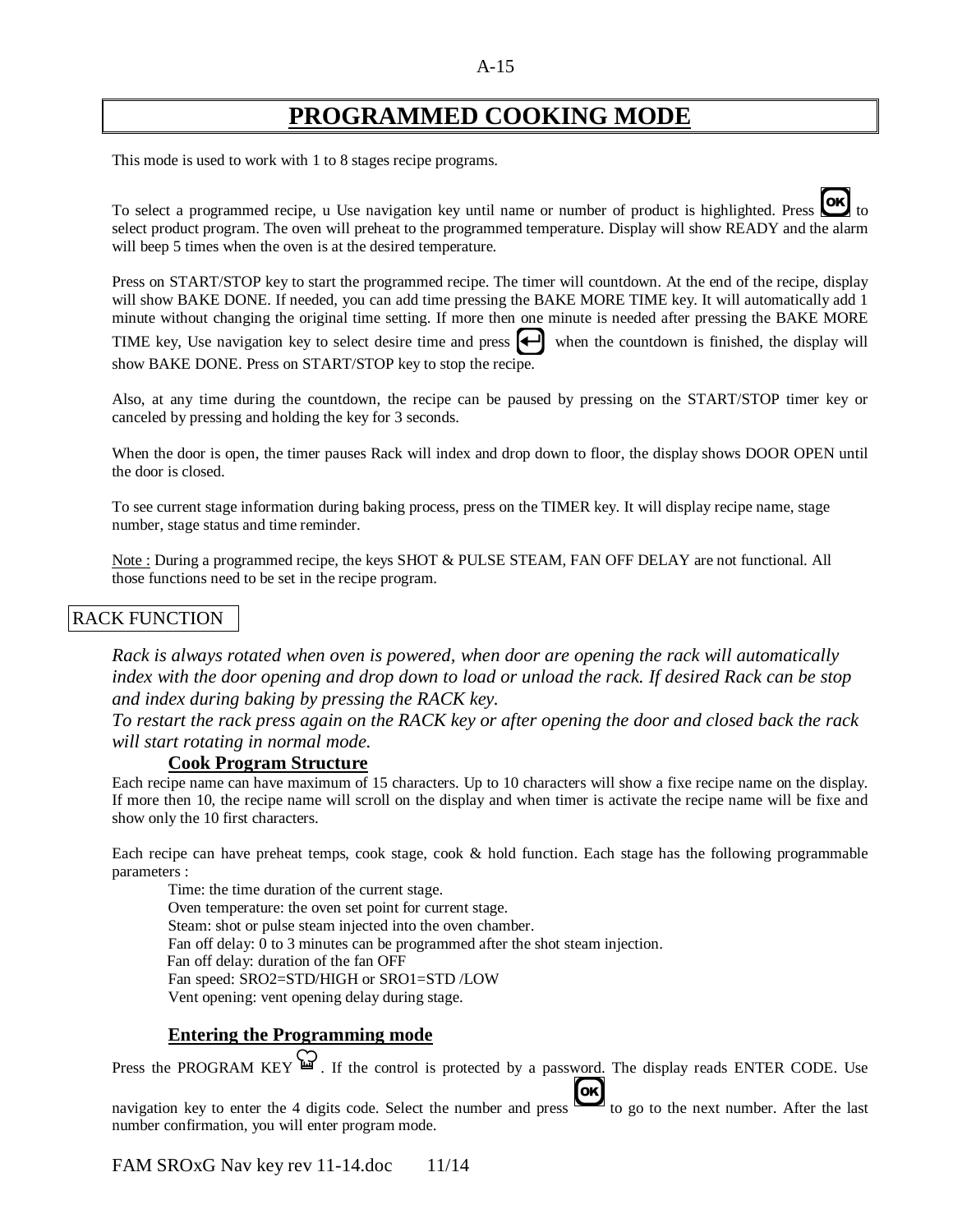#### A-16

.

#### **Programming a product recipe**

Note : the control can hold up to 99 recipes. Each recipe can have up to 8 stages.

Use navigation key to select desired recipe and press

#### **To edit a new or existing name:**

use navigation key to select and edit name or option name and press.

-EDIT NAME: Use navigation key to select each letter and press  $\Box$  to step to the next letter.

-OPTION NAME: Select one of the library listed product name.

After product name is edited, you will enter to the following recipe programming mode.

#### **1-PREHEAT**

If no preheat needed: Use navigation key to step on next programming function.

If preheat needed: Use navigation key to select preheat and press. use navigation key to select YES and press Use navigation key to set the desire preheat temperature and press to exit and save preheat function. [ok]

#### **2-STAGE PROGRAMMING**

Use navigation key to select the product stage 1 and press . Display will show the following programming process.

a) Set stage timer: Use navigation key to select desired current stage cooking time and press .

b) Set temperature: Use navigation key to set the current stage temperature and press.

c) Steam: If no steam is needed, press to skip steam function and go to FAN speed.

If steam is needed, use arrow to select YES and press.<br>Let use navigation key to select SHOT or PULSE and

press  $\Box$ . If SHOT is selected, Use navigation key to select LOW(+/- 0.67 us gallon/ 2.6 liters) or HIGH(+/- 1

Usgallon/4 liters) steam and press.

[oĸ If after steam SHOT fan delay is needed, set the fan off delay time (0 to 3min) and press. If no fan delay needed set the time to 00:00.

To exhaust excess of steam after steam process, add desired time (0 to 3min) to activate and press need set the time to 00:00

If pulse is selected, use navigation key to select STD(steam every 2 minutes), HI(steam every 1 minute) or

MED(steam every 1.5 minutes) pulse and press [oĸ

d) Fan delay: If no fan delay is needed, press  $\Box$  to skip to fan cycle. If fan delay is needed, use navigation key to select [oĸ [OK LOW (1 minutes) or HIGH (3 minutes) and press.  $\mathbb{I}$  f a fan off delay is needed, press to step to fan cycle.

e) Fan Speed: If fan speed STD is ok, press. If HIGH fan speed, is desired, use arrow to select HIGH and press [ok]

f) Vent opening : If Vent need to be open during the stage set desired time you want the vent open, exp: if after 15 min baking you want vent open set 15:00min, vent will open after 15 min for the balance of the stage time. normally use to exhaust excess of product vapor before end of baking process or prevent excess of vapor coming out during opening door.

You have now completed 1 stage program. If another stage is needed, select stage 2 and follow same process as stage 1. If a 2nd stage is not needed, use navigation key to exit and the recipe will be registered.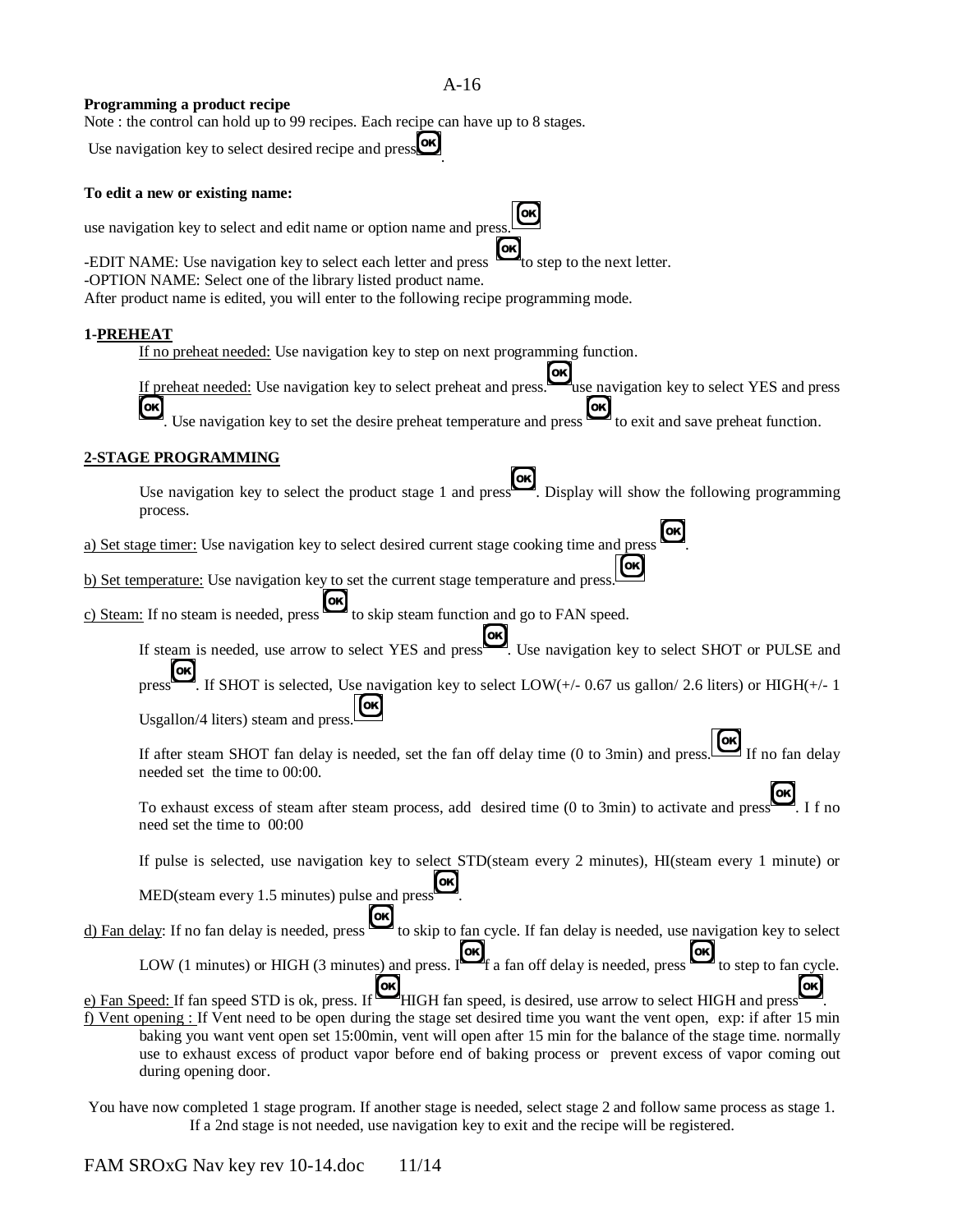# **MODE D'OPÉRATION DU CONTRÔLE PROGRAMMABLE EBAKE**

Le contrôle programmable Doyon EBAKE a deux fonctions d'opération **Manuel** et **Programmable.** MANUEL: pour utiliser avec toutes les fonctions sans recette programmer. PROGRAMMABLE : Pour utilisation avec recette programmée.

#### **Capacité du Programme**

- □ Programmes 2 à 99 sont disponible avec 8 étapes par recette.
- □ Programme #1 est toujours utilisé comme recette MANUEL par défaut, avec une seule étape.

### **DÉMARRAGE DU FOUR**

Tournez l'interrupteur principal en position marche. Le contrôleur affichera

"ARRÊT APPUYER SUR DÉMARRER".

Appuyez sur la touche rouge DÉMARRER. Le four démarrera et l'affichage indiquera PRÉCHAUFFAGE. Le four atteindra la température ajustée dans le mode MANUEL. Ensuite, le four affichera PRÊT, suivi d'une sonnerie de 5 coups, qui confirmera que le four est prêt à être utilisé.

Pour éteindre le four, appuyez et maintenir 3 secondes la touche DÉMARRER. Le four se mettra en mode refroidissement jusqu'à ce que la température soit à 250°F et s'éteindra automatiquement. L'affichage indiquera : ARRÊT APPUYER SUR DEMARRER

#### INTERRUPTEUR DE PORTE

- □ Si la porte est ouverte :
	- L'affichage indiquera, en alternance, le nom de la recette et P OUVERTE.
	- Toutes les sorties seront en mode arrêt (sauf si la fonction refroidissement est activée, le ventilateur demeurera en fonction).
	- Toutes les minuteries se mettront en mode pause jusqu'à ce que la porte se referme.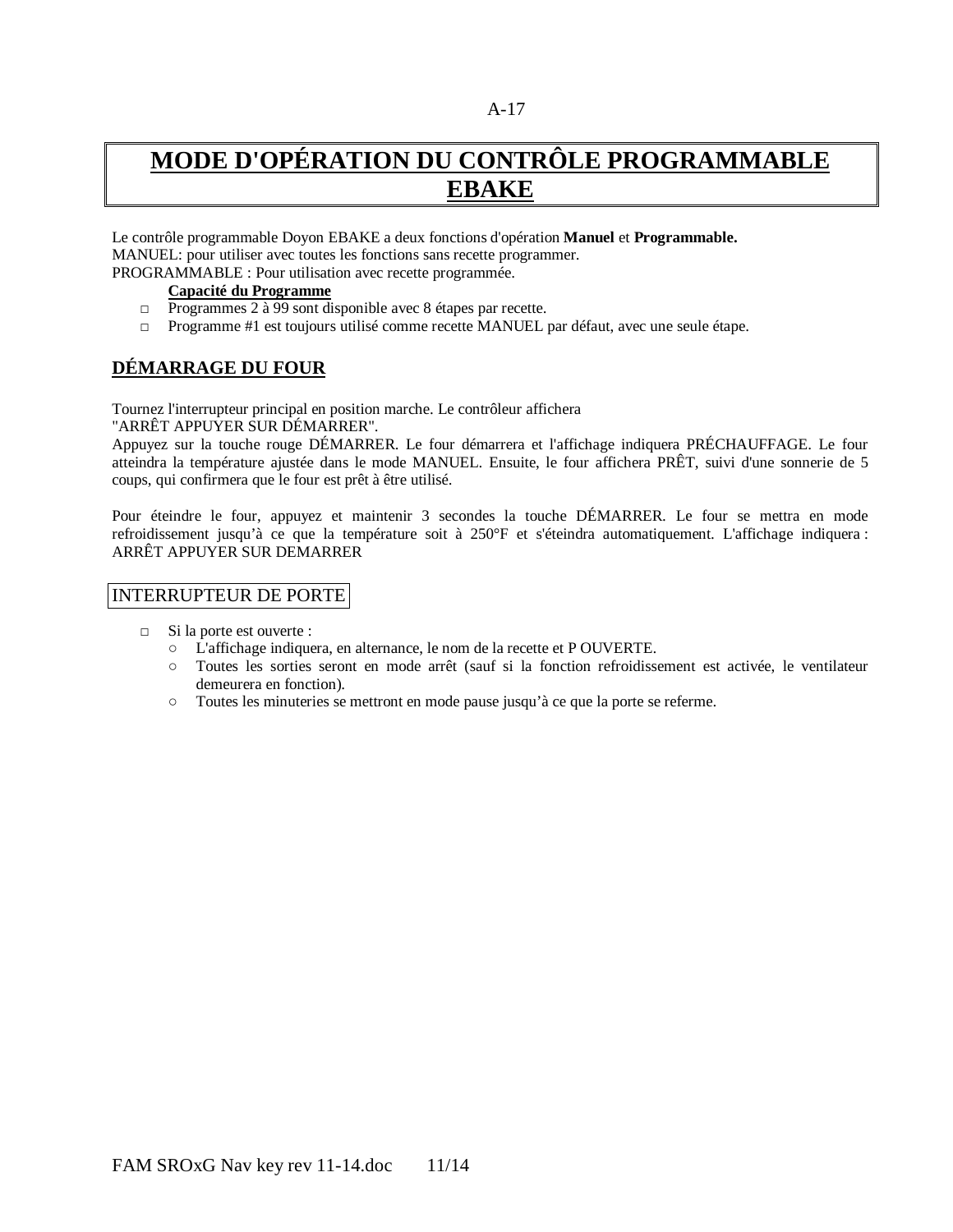#### A-18

# **MODE MANUEL**

Ce mode est utilisé pour travailler manuellement avec une étape de cuisson seulement.

À l'aide des touches de navigation, mettre en surbrillance la recette MANUEL et appuyez sur .

### FONCTION REFROIDISSEMENT

*Dans le cas où la température du four serait trop élevée et une température plus basse est désirée rapidement, appuyez sur la* 

*touche REFROIDISSEMENT. Le ventilateur restera en fonction lorsque la porte sera ouverte afin d'abaisser la température du four rapidement.* 

Note : Lorsque la température atteindra 250°F, le four s'éteindra automatiquement. L'affichage indiquera : ARRÊT APPUYER SUR DEMARRER

### FONCTION TEMPERATURE

Pour changer la température, appuyez sur  $[\,\,\pmb{\rfloor}\,\,\pmb{\rfloor}$ . L'affichage indiquera la température désirée. À l'aide des touchess de navigation, ajustez la température désirée et appuyez sur **lox** pour confirmer et sortir du mode ajustement de la température.

Lorsque la température sera atteinte, l'affichage indiquera PRÊT, ouvrir les portes et enfourner les produits. Si la minuterie est nécessaire, appuyez sur la touche DÉPART/ARRÊT de la minuterie. (voir instructions fonction minuterie)

### FONCTION MINUTERIE

Pour changer le temps de la minuterie, appuyez sur  $\binom{13}{2}$ . L'affichage indiquera le temps désiré. À l'aide des touchess de

navigation, ajustez le temps désiré et appuyez sur **lox** pour confirmer et sortir du mode ajustement du temps.

Appuyez sur la touche DÉPART/ARRÊT sous les touches minuteries, pour que la minuterie commence un compte à rebours. À la fin du compte à rebours, si besoin, il est possible d'ajouter 1 minute en appuyant sur la touche AJOUT DE TEMPS. Cela ajoutera automatiquement 1 minute à la minuterie sans changer l'ajustement original du programme. Lorsque le temps est écoulé, l'affichage indiquera PRÊT À SORTIR. Appuyez sur DÉPART/ARRÊT pour annuler la minuterie et la sonnerie.

Sortir les produits du four.

En tout temps, durant le compte à rebours de la minuterie, il est possible de mettre la minuterie en mode pause en appuyant sur la touche DÉPART/ARRÊT ou de l'annuler en appuyant sur la touche DÉPART/ARRÊT de la minuterie durant 3 secondes.

Lorsque les portes du four sont ouvertes, la minuterie se met en mode pause et l'affichage indique P. OUVERTE jusqu'à ce que la porte soit refermer.

- $\Box$  Si le temps indiqué est inférieur à 60 minutes, l'affichage indiquera le temps comme suit MM : SS
- $\Box$  Si le temps indiqué est supérieur à 60 minutes, l'affichage indiquera le temps comme suit  $HH : MM$

Note : La minuterie en mode MANUEL est une fonction de rappel seulement, elle ne contrôle pas la cuisson. Pour contrôler la cuisson avec la minuterie, vous devez programmer une recette.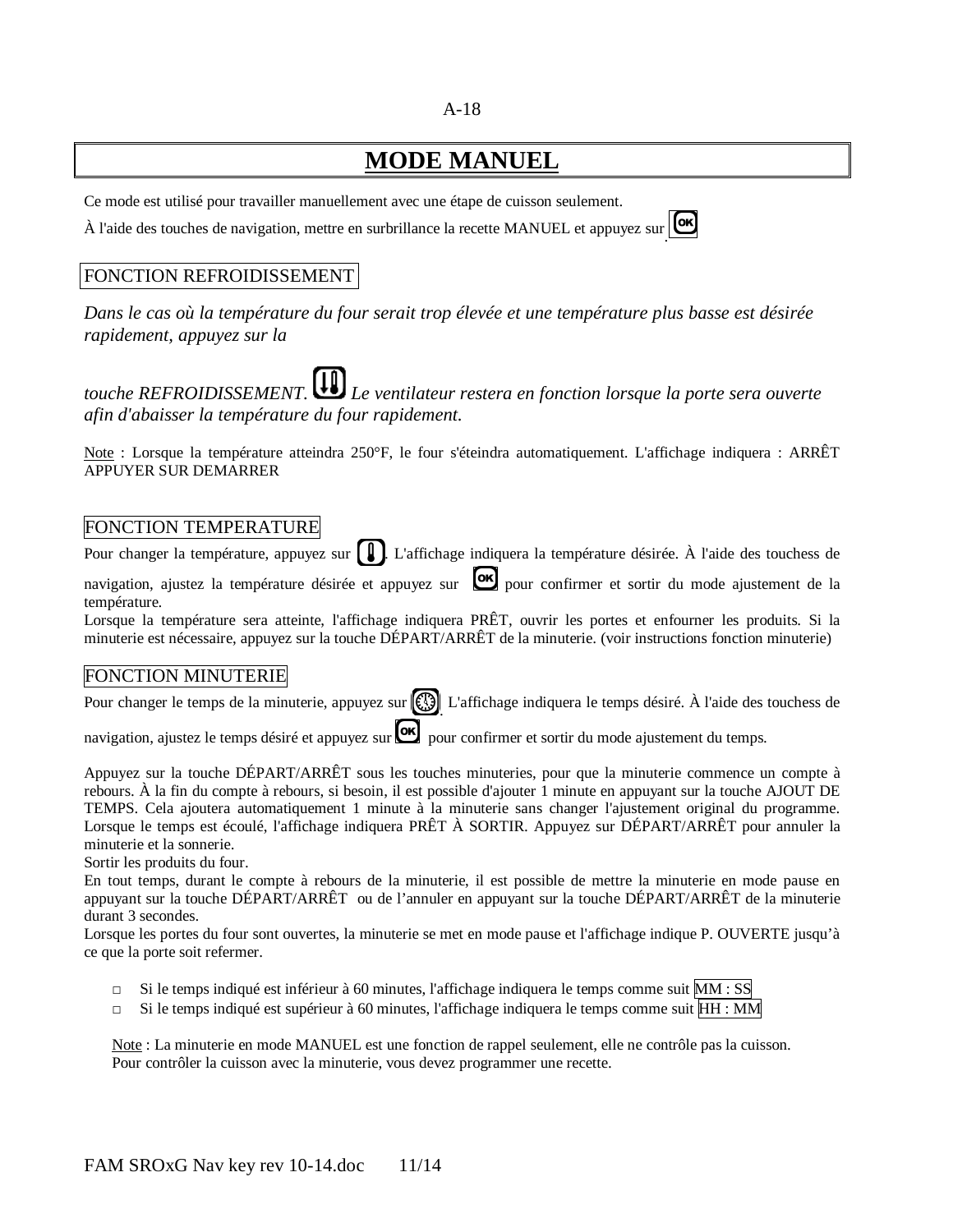#### A-19

#### FONCTION DÉLAI DU VENTILATEUR

En appuyant sur la touche DELAI DU VENTILATEUR, le ventilateur peut se mettre en mode arrêt pour un temps prédéterminé avant de démarrer en mode normal. Après avoir appuyé sur la touche DELAI DU VENTILATEUR, l'affichage va indiquer AUCUN. À l'aide des touches de navigation, sélectionnez le temps de délai du ventilateur désiré

HAUT 3 minutes ou BASSE 2 minutes et appuyez sur  $\omega$  pour confirmer.

Pour annuler, appuyez sur la touche DÉLAI DU VENTILATEUR sélectionnez AUCUN à l'aide des flèches et appuyez

sur **OK** pour confirmer ou maintenez enfoncer la touche DÉLAI DU VENTILATEUR pour 3 secondes.

### FONCTION VITESSE VENTILATEUR

En appuyant sur la touche VITESSE DU VENTILATEUR La vitesse du ventilateur peut être changé. Deux (2) vitesse de ventilation STD ou HAUTE

### FONCTION GÉNÉRATION DE VAPEUR

La vapeur peut être activée seulement si la température interne du four est supérieure à 250°F /121°C. La vapeur peut être activée seulement lorsque le ventilateur est en fonction.

O VAPEUR PULSÉE : Active la vapeur par cycle pulsé afin d'avoir une humidité constante durant une

cuisson. Pour annuler la fonction, appuyez à nouveau sur la touche est. Lorsque la vapeur pulsée est activée, l'affichage indique en alternance le nom de la recette en cours et vapeur pulsée et le ventilateur est toujours en marche.

- O VAPEUR UNIQUE : La vapeur s'active en début de cuisson pour un temps prédéterminé.
- □ Note: La vapeur unique en mode manuel, va forcer le ventilateur en mode arrêt. Lorsque cette fonction est active, l'affichage indiquera en alternance le nom de la recette en cours et vapeur. Après l'injection de la vapeur un délai du ventilateur prédéterminé est en fonction, suite au délai le système d'évent va s'ouvrir pour un temps prédéterminé afin d'évacuer le surplus de vapeur dans la chambre de cuisson. Lorsque les 3 étapes mentionner seront terminer, le ventilateur va ce mettre en marche.

### FONCTION CHARIOT

Cette fonction est disponible seulement avec les fours munis du chariot rotatif. Elle permet de mettre en mode arrêt le chariot durant la cuisson. En appuyant sur la touche **F**, le chariot va s'indexer à la position arrêt, pour annuler le mode arrêt du chariot, appuyez de nouveau sur la touche  $\bigoplus$  ou ouvrir et refermer la porte du four.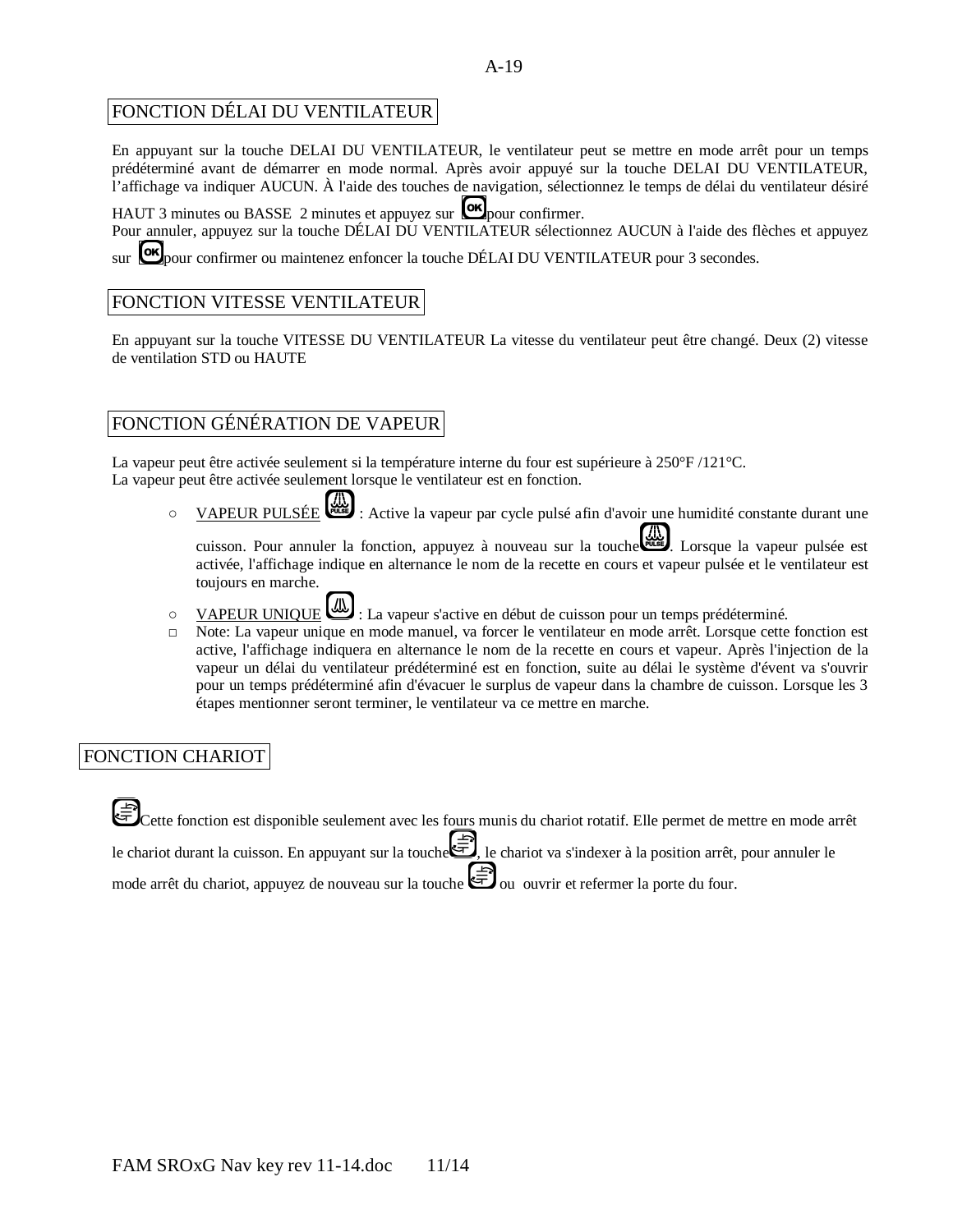# **MODE DE CUISSON PROGRAMMÉ**

Ce mode est utilisé pour travailler avec 1 à 8 étapes pour chaque programme de recette.

À l'aide des touchess de navigation, choisir une recette pour qu'elle soit en surbrillance et appuyez sur **on** pour la sélectionner. Le four va préchauffer à la température programmée de la recette sélectionnée. Lorsque que le programme sera prêt à démarrer, l'affichage indiquera PRÊT et une sonnerie se laissera entendre à 5 reprises.

Ouvrir les portes et enfourner les produits.

Appuyez sur DÉPART/ARRÊT pour commencer le cycle de cuisson. Le temps est compté à rebours. À la fin du programme, l'affichage indiquera PRÊT À SORTIR. Vous pourrez ajouter du temps de cuisson, si besoin, en appuyant sur la touche AJOUT DE TEMPS. Cela ajoutera automatiquement 1 minute supplémentaire sans changer le programme original. Lorsque terminé, l'affichage indiquera de nouveau PRÊT À SORTIR, appuyez sur DÉPART/ARRÊT et sortir les produits du four.

À n'importe quel temps durant le programme, il est possible de mettre le programme en mode pause en appuyant sur DÉPART/ARRÊT ou de l'annuler en appuyant et en maintenant 3 secondes la touche DÉPART/ARRÊT.

Lorsque les portes sont ouvertes le programme se mettra en mode pause et l'affichage indiquera P. OUVERTE jusqu'à la fermeture des portes.

Pour voir l'état du programme en cours, appuyez sur la touche MINUTERIE. L'affichage indiquera le nom de la recette, le numéro de l'étape en cours et le temps restant.

Note : Pendant un programme de cuisson, les touches suivantes ne sont pas active, elles doivent être programmées dans la recette. VAPEUR UNIQUE, VAPEUR PULSÉE, VITESSE DU VENTILATEUR, DÉLAI DU VENTILATEUR.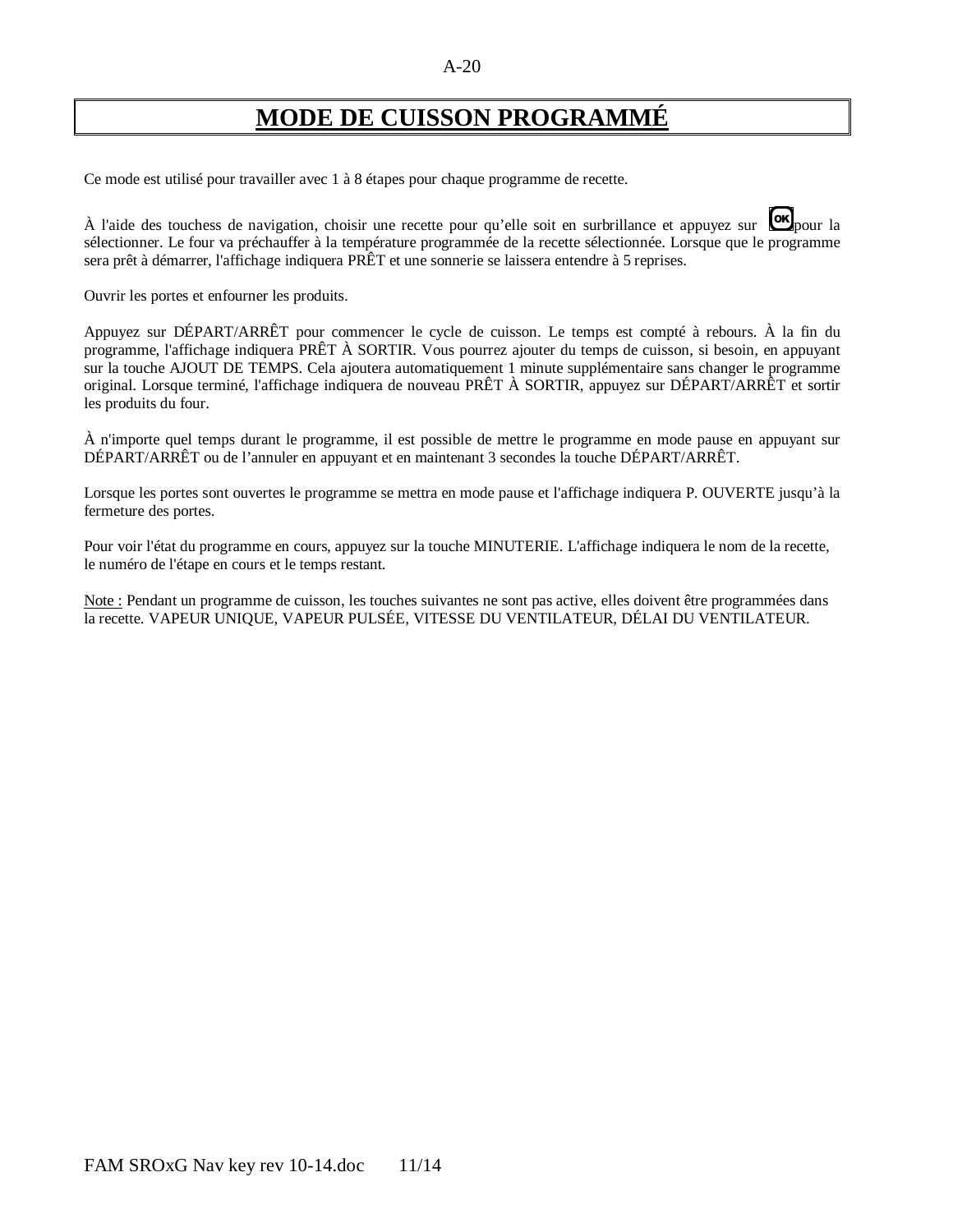#### **Structure de programmation**

Chaque nom de recette peut contenir 10 caractères. Chaque recette peut avoir : une température de préchauffage, mode cuire et attendre. Chaque étape de programme a les paramètres suivants programmables :

- □ Temps: Le temps de l'étape en cours.
- □ Température du four : La température de chaque étape en cours.
- Vapeur : Injection de la vapeur UNIQUE ou PULSÉE dans le four au début de la cuisson ou durant l'étape en cours. Aussi, au besoin, un temps de pause du ventilateur après l'injection de la vapeur unique peut être programmer.
- Délai du ventilateur.
- Vitesse du ventilateur
- □ Ouverture Évent

#### **Access au mode programmation de recette**

Appuyez sur la touche PROGRAMME . Si le contrôleur est protégé par un mot de passe, l'affichage indiquera

ENTRER CODE. Utilisez les touches de navigation pour entrer le code à 4 chiffres. Appuyez sur **les** pour chaque chiffre choisi efin de navigation entre le code à 4 chiffres. Appuyez sur chiffre choisi afin de passer au suivant. Après le dernier numéro, confirmez. Vous allez entrer dans le mode programme recette. Si le code n'est pas valide, vous allez sortir du mode programme recette.

#### **Pour une nouvelle recette:**

À l'aide des touches de navigation, choisir une recette disponible . Appuyez sur pour y avoir accès.

#### **Pour éditer une nouvelle recette ou une existante:**

À l'aide des touches de navigation, choisir éditer le nom ou nom optionnel et appuyez sur .

-EDITER NOM: À l'aide des touches de navigation, choisir la lettre désirée et appuyez sur pour passer à la lettre suivante.

-OPTION NOM: À l'aide des touches de navigation, sélectionnez un nom préenregistré à la liste de noms de produits. Après que le nom est éditer, vous allez entré dans le mode programmation suivant.

#### **Programmer un recette**

Note: Le contrôleur EBAKE peut contenir un maximum de 99 recettes. Chaque recette peut utiliser 8 différentes étapes de cuisson.

Après que le nom du produit soit édité, à l'aide des touches de navigation, mettre en surbrillance le nom du produit et

appuyez sur  $\cos$  pour choisir le produit.

#### 1-PRÉCHAUFFAGE :

Si préchauffage n'est pas nécessaire: Utiliser les touches de navigation pour aller à la fonction suivante.

Si la recette nécessite un préchauffage à l'aide des touches de navigation, choisir préchauffage et appuyez sur .

l'aide des touches de navigation, choisir OUI et appuyez sur  $\overrightarrow{OR}$ . À l'aide des touches de navigation, ajustez la température de préchauffage désirée et appuyer sur **ox** pour sortir et sauvegarder la fonction préchauffage.

2-Programmation d'une étape: À l'aide des touches de navigation, mettre le nom de la recette étape 1 en surbrillance et

appuyez sur  $\Box$  pour le sélectionner l'étape.

[OK] -Temps de cuisson: À l'aide des touches de navigation, ajustez le temps de cuisson de l'étape en cours et appuyez sur .

-Ajuster la température: À l'aide des touches de navigation, ajustez la température désirée de l'étape en cours et appuyez [ok] sur .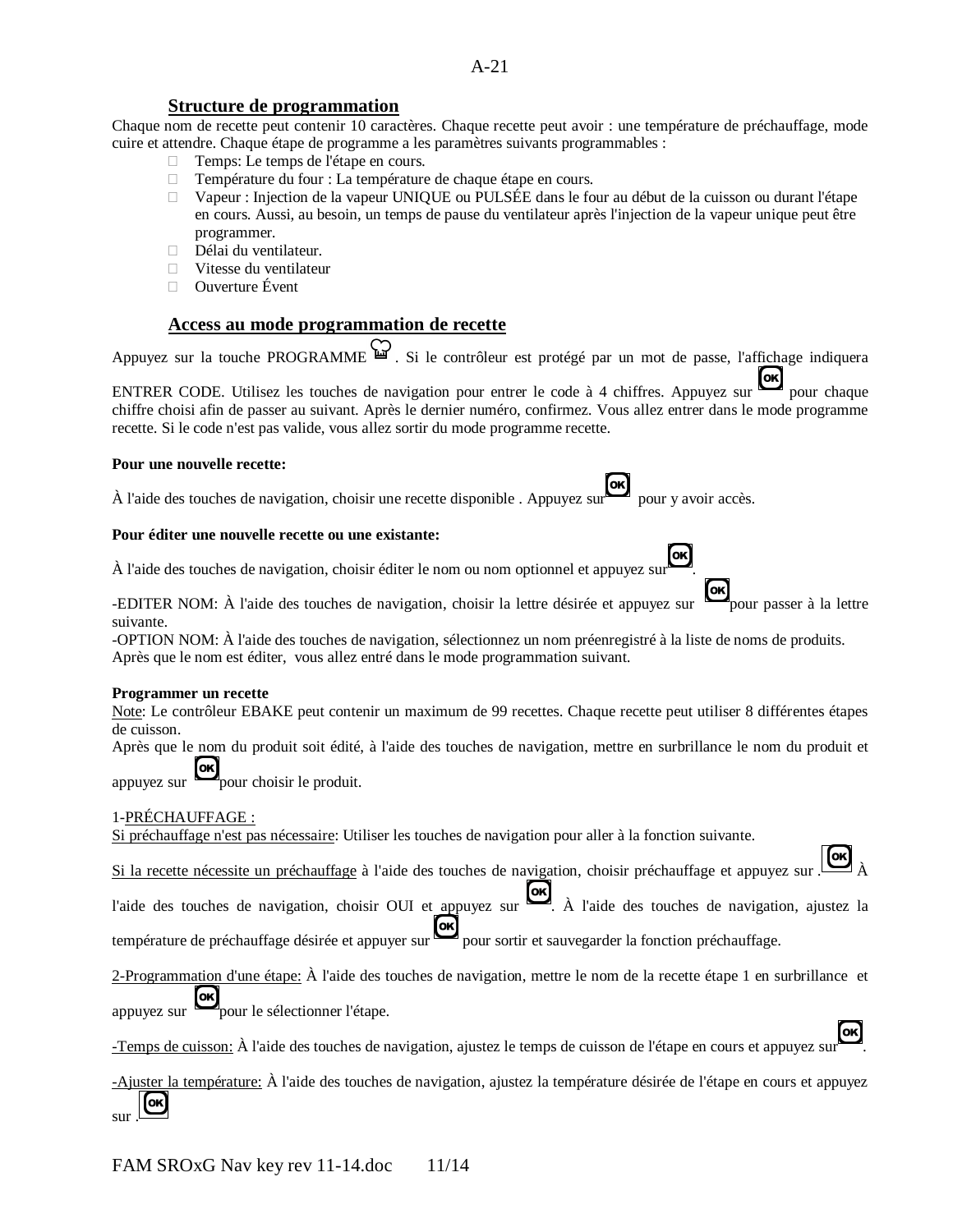| $[\mathsf{ok}]$<br>Vapeur: Si non utilisée, appuyez sur pour sauter la fonction vapeur et passer a l'étape vitesse du ventilateur.                                                                                                             |
|------------------------------------------------------------------------------------------------------------------------------------------------------------------------------------------------------------------------------------------------|
| OK<br>Si la vapeur est utilisée, à l'aide des touches de navigation, sélectionnez OUI et appuyez sur. Ensuite, à                                                                                                                               |
| l'aide des touches de navigation, choisir UNIQUE ou PULSE et appuyez sur est. Si UNIQUE est sélectionné,<br>à l'aide des touches de navigation, choisir la vapeur BASSE (+/-2.6 Litres) ou HAUTE (+/-4 Litres) et appuyez                      |
| [ok]<br>Si un délai du ventilateur est nécessaire, à l'aide des touches de navigation, ajustez un temps de délai du                                                                                                                            |
| ventilateur, ajustable entre 00:00 et 3 minutes<br>Si nécessaire affin de sortir l'excès de vapeur après son procéder, à l'aide des touches de navigation ajuster le<br>temps désirer de l'ouverture de l'évent après le délai de ventilateur. |
| (0 signifie pas d, évent délai ou ouverture évent après l'injection de la vapeur unique) et appuyez sur                                                                                                                                        |
| Si la vapeur PULSE est sélectionnée, à l'aide des touches de navigation choisir STD (défaut au 2 minutes),                                                                                                                                     |
| MED(au 1.5 minutes) ou HAUTE (au 1 minute) et appuyez sur                                                                                                                                                                                      |
| -Délai du ventilateur: dans le cas ou la vapeur n'est pas utiliser il est possible de programmer la fonction suivante.                                                                                                                         |
| Si un délai du ventilateur n'est pas nécessaire appuyez sur pour passer à la fonction suivante : cycle du ventilateur.                                                                                                                         |
| Si un délai du ventilateur est nécessaire, à l'aide des touches de navigation, choisir le délai du ventilateur désiré BASSE                                                                                                                    |
| (2 minutes) ou HAUTE (3 minutes) et appuyez sur pour passer à la fonction suivante.                                                                                                                                                            |
| Vitesse de ventilateur: Si activée, la vitesse par défaut est STD. Appuyez sur Si la HAUTE vitesse est nécessaire, à                                                                                                                           |
| l'aide des touches de navigation choisir HAUTE et appuyez sur                                                                                                                                                                                  |
| -Ouverture de l'évent si a la fin ou durant une étane l'ouverture de l'évent est nécessaire pour évacuer l'excès de vapeur                                                                                                                     |

urant une étape l'ouverture de l'évent est nécessaire pour évacuer l'excès de vapeur causer par le produit, programmer le temps que l'évent devras ouvrire exp.: si après 15 minute de cuisson vous désirer ouvrir l'évent pour le reste de l'étape ajuster le temps a 15 min.

normalement utiliser pour évacuer les vapeur provenant du produit avant la fin de la cuisson ou pour éviter l'excès de vapeur qui sort lors de l'ouverture de la porte.

Vous avez maintenant terminer une programmation complète d'un stage. Si un autre stage est nécessaire, à l'aide des touches de navigation choisir l'étape 2 et répéter les instructions ci haut. Si une autre étape n'est pas nécessaire, à l'aide

des touches de navigation, mettre en sur brillance SORTIR et appuyez sur pour sortir et sauvegarder la recette.

Appuyez sur la touche  $\bigoplus$  pour retourner en mode normal de cuisson.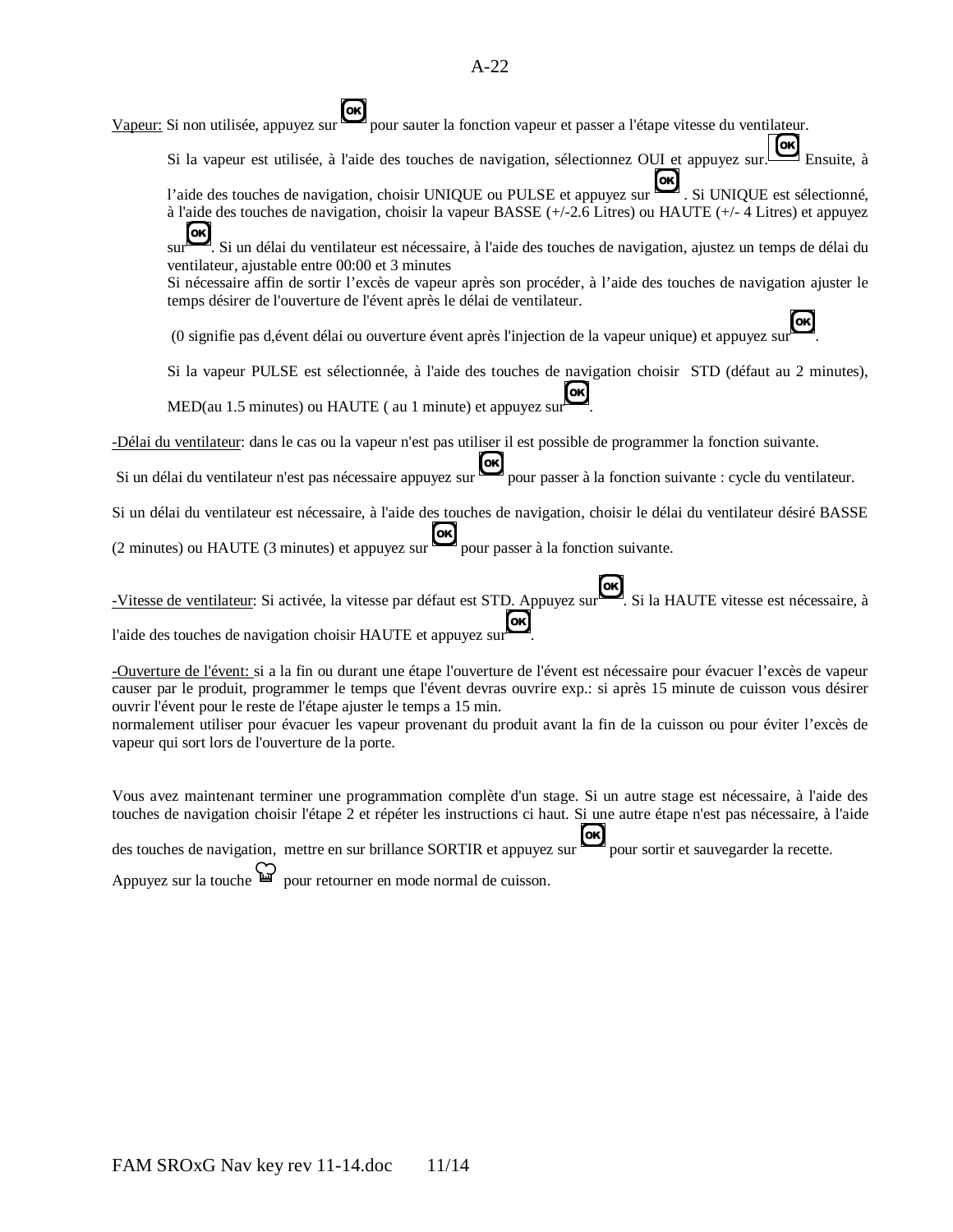#### A-23

#### **TROUBLESHOOTING**

WARNING: Always disconnect the power supply to the appliance before cleaning, doing preventive maintenance or servicing.

WARNING: Contact the factory, the factory representative or a local service company to perform maintenance and repair.

Convection blower, draft inducer motor, vent motor and rack lift/rotating system are on the top of the oven. These components are sealed and don't require lubrication.

Electric Control parts, gas manual shut off valve, water manual shut off valve are behind the control panel door.

#### BEFORE CALLING FOR SERVICE ANSWERS TO MOST FREQUENT QUESTIONS

| <b>Questions</b>                                                                        | <b>Solutions</b>                                                                                                                         |
|-----------------------------------------------------------------------------------------|------------------------------------------------------------------------------------------------------------------------------------------|
| The oven temperature drops when loading<br>and needs a certain amount of time before it | This is normal. The opening of the door produces an important loss<br>of heat. The rack loaded with cold pastries need a large amount of |
| stabilizes.                                                                             | heat to get back to its original temperature. The same thing                                                                             |
|                                                                                         | happens with domestic ovens. You will realize that your new SRO                                                                          |
|                                                                                         | oven can provide an excellent baking quality for any kind of<br>products you want to bake.                                               |
|                                                                                         |                                                                                                                                          |
| The oven does not turn on.                                                              | Check the breakers of the building.                                                                                                      |
|                                                                                         | Check the breaker on the front panel.                                                                                                    |
|                                                                                         | Check if the door is tightly closed.                                                                                                     |
|                                                                                         | Inside the control compartment, check if the breaker of the<br>convection blower is ON                                                   |
| The oven does not produce heat.                                                         | Make sure the thermostat is adjusted to a temperature high                                                                               |
|                                                                                         | enough to turn on the heat.                                                                                                              |
|                                                                                         | Check that the gas manual shut-off valve is open                                                                                         |
|                                                                                         | 1. If the Hood Vent Blower is not on                                                                                                     |
|                                                                                         | Check its power supply.                                                                                                                  |
|                                                                                         | If the oven blower is not on<br>2.                                                                                                       |
|                                                                                         | Check the breaker behind the control door.                                                                                               |
|                                                                                         | 3. Check burner draft inducer if work and draft inducer damper if                                                                        |
|                                                                                         | open.                                                                                                                                    |
|                                                                                         | 4. If the control display gas system fault press on the dial to                                                                          |
|                                                                                         | reset system and restart oven.<br>Check the LED blinking sequence on the ignition module.<br>5.                                          |
|                                                                                         | Steady ON : replace module                                                                                                               |
|                                                                                         | 1 blink: Air flow pressures switches issue, refer to point $1 \& 3$ .                                                                    |
|                                                                                         | 2 blink: flame ON without heat demand shut off gas valve call                                                                            |
|                                                                                         | gas technician.                                                                                                                          |
|                                                                                         | 3 blink: module Lockout shut off oven power for 10 second to                                                                             |
|                                                                                         | reset.                                                                                                                                   |
|                                                                                         | If it does not start up again, contact our company or a certified gas                                                                    |
|                                                                                         | technician.                                                                                                                              |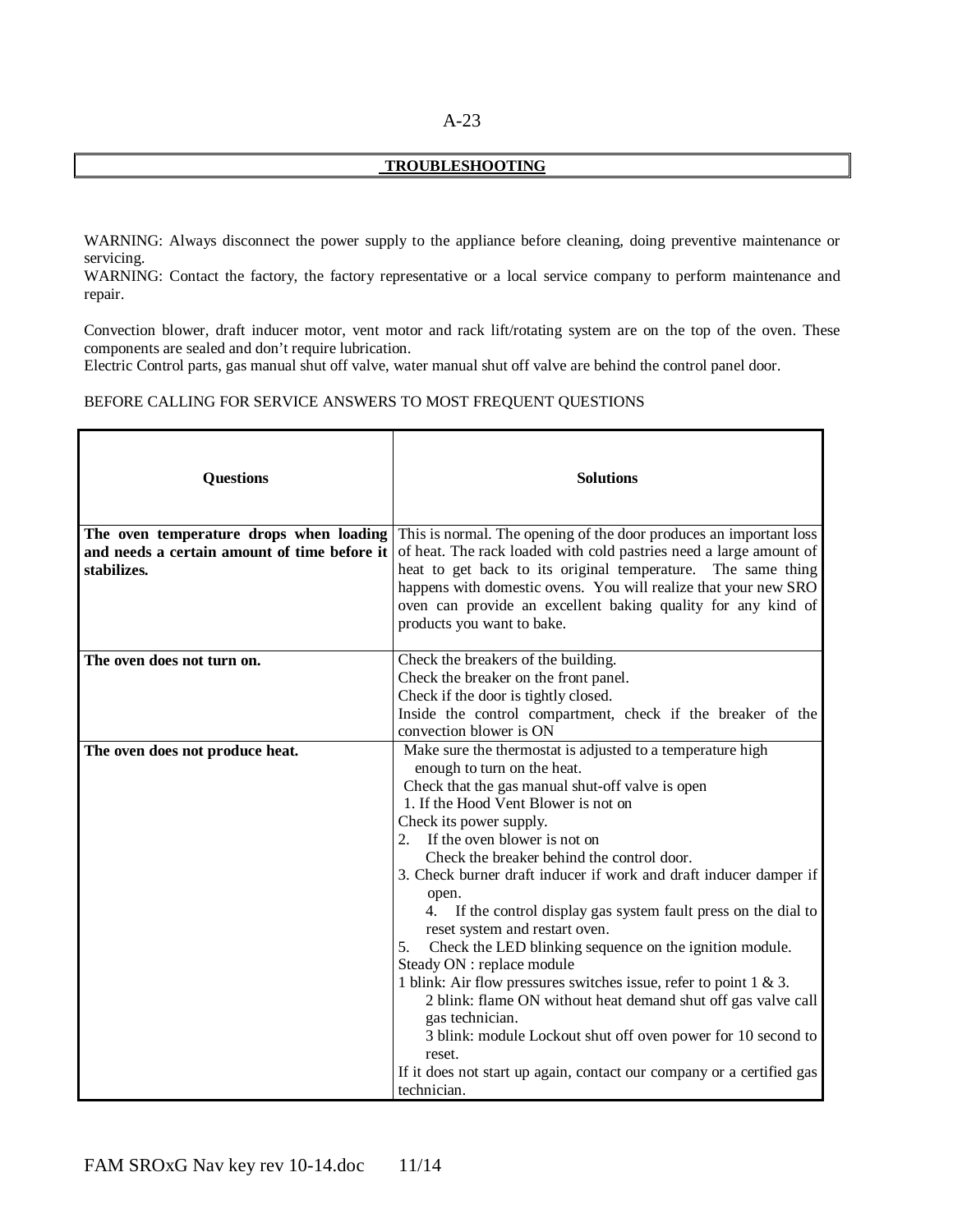| The burner goes to lock-out because of:          | The burner is equipped with multiple interlocked safety devices.           |
|--------------------------------------------------|----------------------------------------------------------------------------|
|                                                  | In the event of a failure of the flame or any blockage of the              |
|                                                  | combustion air supply or exhaust, the burner will "lock out" in            |
| <b>Flame failure:</b><br>a)                      | the safety condition.                                                      |
|                                                  | • Air has not been bled from the gas line.                                 |
| The spark is irregular or not present:<br>b)     |                                                                            |
|                                                  | Porcelain insulators cracked (very little crack is enough).<br>$\bullet$   |
|                                                  | •Spark probe grounded.                                                     |
| The air pressure switch does not close its<br>c) |                                                                            |
| contact.                                         |                                                                            |
|                                                  | It may be disconnected, incorrectly set or defective or maybe<br>$\bullet$ |
|                                                  | the blower is not running.                                                 |
| Uneven baking.                                   | Verify that hot air diffuser and convection air intake is not block.       |
|                                                  | Do not use foil on the grills.                                             |
|                                                  |                                                                            |
|                                                  | Verify the temperature of the oven by using an oven thermometer            |
|                                                  | and make sure that it is even with the thermostat setting.                 |
|                                                  |                                                                            |
| If steam device of the oven does not work        | Check if the water supply valve (of the building) is open.                 |
| properly.                                        | Verify if water manual shut off valve located behind the control           |
|                                                  | panel is open.                                                             |
|                                                  |                                                                            |
|                                                  | Steam injection is not permitted if actual oven temperature is             |
|                                                  | below 250F                                                                 |
|                                                  | The oven must be idling at temperature over 350F for at least 15           |
|                                                  | minutes to get a good amount of steam                                      |
|                                                  |                                                                            |
|                                                  |                                                                            |
|                                                  | Verify if "Y" filter is clean (First, turn the water manual shut off       |
|                                                  | valve OFF and bleed the line by having the appliance                       |
|                                                  | injecting water.)                                                          |
|                                                  |                                                                            |
|                                                  | Check the solenoid valve.                                                  |
|                                                  |                                                                            |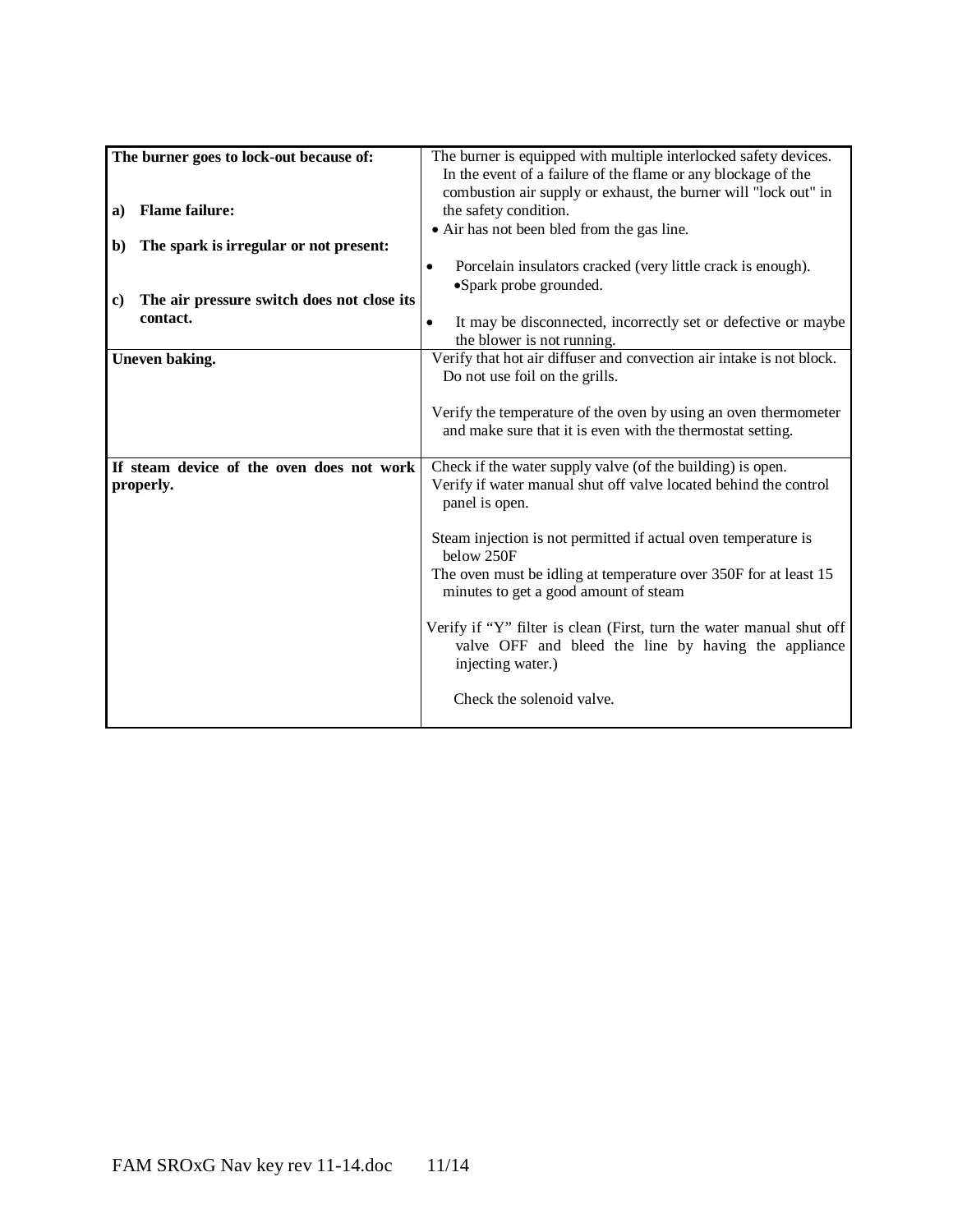# *DÉPANNAGE*

*AVERTISSEMENT : Toujours couper l'alimentation de l'appareil avant de faire le nettoyage, le maintien ou la réparation*

*AVERTISSEMENT : Contacter le fabricant, son représentant ou un technicien de service local pour effectuer la maintenance ou la réparation de cet équipement.*

*Le moteur de convection, le ventilateur d'échappement, les moteurs de volet et les composantes du système de lever/rotation du chariot sont accessibles par le dessus du four.*

Les composantes de contrôle électrique, la valve à gaz manuelle, la valve à eau manuelle sont *derrière la porte du contrôle*

٦

#### *AVANT D'APPELER LE DÉPARTEMENT DE SERVICE SOLUTION AUX PROBLÈMES LES PLUS FRÉQUENTS*

| <b>Problèmes</b>                                                                         | <b>Solutions</b>                                                                                                                    |
|------------------------------------------------------------------------------------------|-------------------------------------------------------------------------------------------------------------------------------------|
| La température du four baisse lors<br>de<br>l'enfournage et prend un certain temps avant | C'est normal. L'ouverture de la porte fait entrer une grande<br>quantité d'air froid dans le four. Le chariot chargé de pâtisseries |
| de se stabiliser.                                                                        | froides nécessite une quantité considérable de chaleur avant que le                                                                 |
|                                                                                          | four ne se stabilise à la température préréglée.<br>Le même                                                                         |
|                                                                                          | phénomène se produit dans les fours domestiques. Vous                                                                               |
|                                                                                          | constaterez la très haute qualité de cuisson réalisée avec votre                                                                    |
| Le four ne démarre pas.                                                                  | four SRO pour les divers types de pâtisseries<br>Vérifier le disjoncteur du panneau avant du four.                                  |
|                                                                                          | Vérifier les disjoncteurs du bâtiment.                                                                                              |
|                                                                                          | Vérifier si la porte est bien fermée.                                                                                               |
|                                                                                          | Vérifier le disjoncteur du moteur de convection à l'intérieur du                                                                    |
|                                                                                          | compartiment de contrôle.                                                                                                           |
| Le four ne produit pas de chaleur.                                                       | Assurez-vous que le thermostat est ajusté à une température<br>$\bullet$<br>suffisamment élevée.                                    |
|                                                                                          | Vérifier si la vanne à gaz manuelle est ouverte.                                                                                    |
|                                                                                          | 1. Si la ventilation de la hotte ne marche pas:                                                                                     |
|                                                                                          | Vérifier son disjoncteur du coté du bâtiment.                                                                                       |
|                                                                                          | Si le contrôle affiche ERREUR SYTÈME GAZ, appuyer sur le bouton<br>rotatif pour enclencher le système et redémarrer le four.        |
|                                                                                          | Vérifier la séquence de flashage du DEL sur le module                                                                               |
|                                                                                          | d'allumage du brûleur.                                                                                                              |
|                                                                                          | a) Allumer : Remplacer le module.                                                                                                   |
|                                                                                          | b) I flashe : Interrupteur de pression ouvert, vérifier la ventilation de                                                           |
|                                                                                          | la hotte et ou du moteur d'évacuation des brûleurs.                                                                                 |
|                                                                                          | c)2 flashe : Présence de flamme sans demande de chauffage,                                                                          |
|                                                                                          | fermer la valve a gaz et contacter un technicien.<br>d)3 flashe : Le module est en faute, fermer l'appareil pour 30                 |
|                                                                                          | secondes et le re démarrer si le problème persiste contacter                                                                        |
|                                                                                          | un technicien.                                                                                                                      |
|                                                                                          | Si le brûleur ne s'allume toujours pas, appeler notre                                                                               |
|                                                                                          | compagnie ou contacter un technicien en gaz.                                                                                        |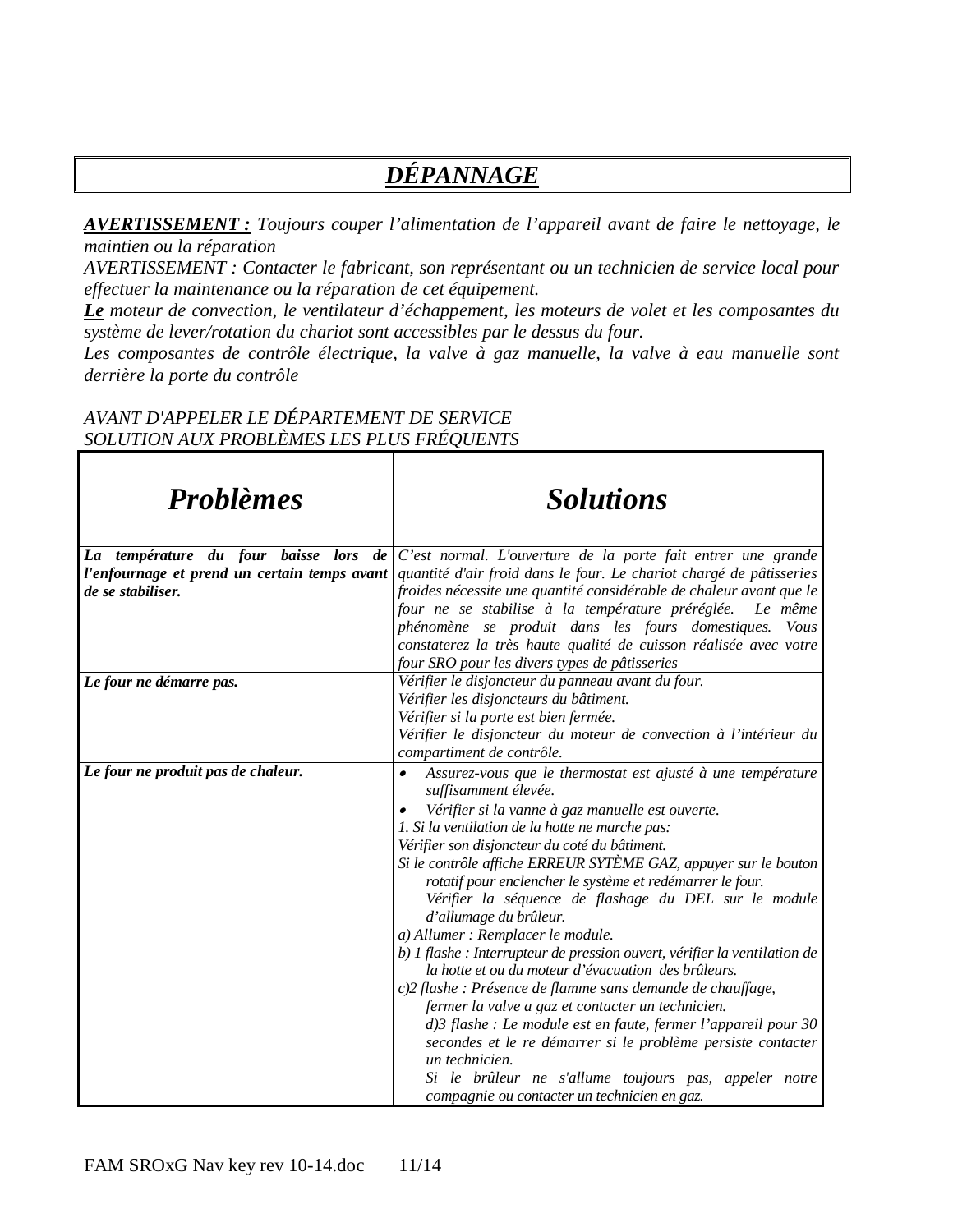| sécurité parce que :                                                | •Le brûleur bloque à la position de Le brûleur est conçu avec de multiples fonctions de<br>S'il y a une anomalie, le brûleur se<br>sécurité.<br>bloquera à la position de sécurité.                                |
|---------------------------------------------------------------------|--------------------------------------------------------------------------------------------------------------------------------------------------------------------------------------------------------------------|
| a) La flamme s'éteint:                                              | Il reste de l'air dans le tuyau de gaz.                                                                                                                                                                            |
| b) L'ignition est irrégulière ou il n'y<br>en a aucune:             | L'isolant de porcelaine est fissurée.<br>$\bullet$<br>L'électrode d'allumage est mise à la terre.                                                                                                                  |
| $c)$ L'interrupteur de pression d'air ne<br>ferme pas ses contacts. | •Il peut être débranché, désajusté, défectueux ou le<br>ventilateur ne fonctionne pas.                                                                                                                             |
| Cuisson inégale.                                                    | Vérifier que les entrées et les sorties d'air de<br>convection ne sont pas bloquées. Ne recouvrez pas<br>les grilles de papier d'aluminium.                                                                        |
| Le four ne produit pas de vapeur.                                   | L'injection de vapeur n'est pas permise si<br>la<br>température actuelle du four est en dessous de<br>250F. Assurez-vous que le four cycle à 350F pour<br>une période de 15 minutes avant d'injecter la<br>vapeur. |
|                                                                     | Vérifiez si la valve à eau principale du four et à<br>l'intérieur du compartiment de contrôle sont bien<br>ouvertes.                                                                                               |
|                                                                     | Vérifiez si le filtre à eau en « $Y$ » est propre. (Avant de<br>démonter le bouchon, fermer la valve à eau<br>manuelle et purger cette section en demandant une<br>injection de vapeur au contrôle.                |
|                                                                     | Vérifiez si la valve électrique fonctionne.                                                                                                                                                                        |

Gardez *l'entrée d'air du brûleur libre de toute obstruction.*

### *AVERTISSEMENT*

*Ne jamais essayer de modifier les contrôles du brûleur. Toute modification requiert les services d'un technicien qualifié ainsi que les instructions du fabricant.*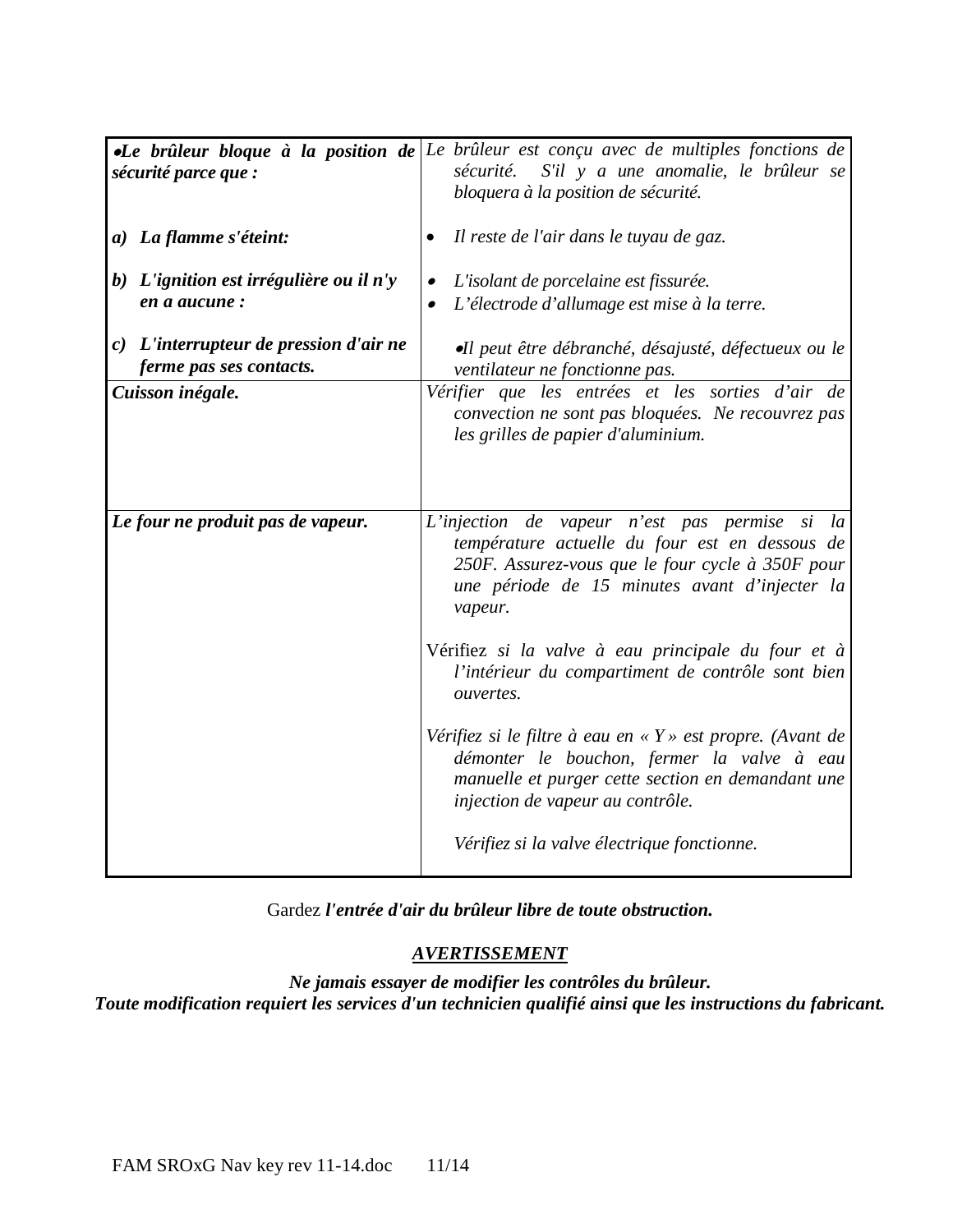#### A-27

# **OVEN MAINTENANCE AND CLEANING**

**WARNING**: Always disconnect the power supply to the appliance before cleaning, doing preventive maintenance or servicing.

| <b>Questions</b>                                                      | <b>Solutions</b>                                                                          |
|-----------------------------------------------------------------------|-------------------------------------------------------------------------------------------|
|                                                                       | <b>Clean the inside of the oven proofer with</b> We recommend to use Stainless steel oven |
| water and soap.                                                       | cleaner                                                                                   |
| Clean the oven exterior with a stainless steel We recommend and sell: |                                                                                           |
| cleaner.                                                              | Stainless steel cleaner                                                                   |
|                                                                       | SANY or CURTIS (comestible)                                                               |
|                                                                       | Part number: NES201                                                                       |

# **MAINTENANCE OF THE BURNER**

- $\triangleright$  Every three months verify and clean the burner air inlet in order to remove dust and particles. (Refer to page A-4)
- $\triangleright$  Once a year, you should ask a certified technician to make a tune up. Make sure everything works properly, verify and clean especially:
- 1. Clean the air inlet of the control and burner compartment
- 2. The in-shot burner.
- 3. Inspect and clean both burners electrodes
- 4. Verify the burner input and output pressure.
- 5. Verify proper operation of flue gas damper and draft inducer.
- 6. Verify Steam Generator bars, distribution pan and drain pan for scale build up. If needed, let them soak in a descaler solution or vinegar. Then rinse prior to installation.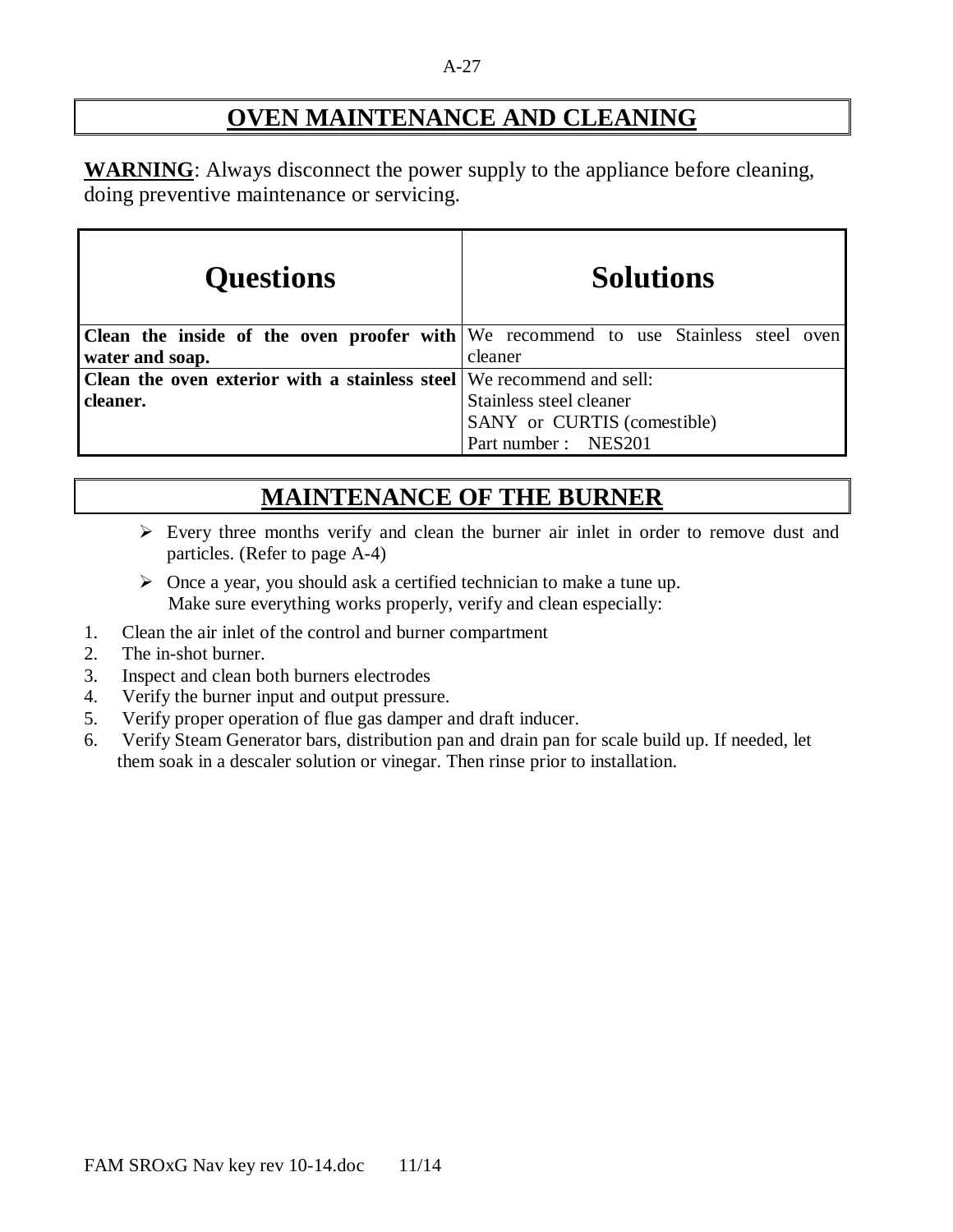# *ENTRETIEN ET NETTOYAGE DU FOUR*

*AVERTISSEMENT : Toujours couper l'alimentation de l'appareil avant de faire le nettoyage, le maintien ou la réparation* 

| Etape par étape                                                  | <b>Solutions</b>                                                                                |
|------------------------------------------------------------------|-------------------------------------------------------------------------------------------------|
|                                                                  | Nettoyer l'intérieur du four avec de l'eau et un Produit recommandé: nettoyeur concu pour acier |
| détergent.                                                       | inoxidable pour interieur de four.                                                              |
| Nettoyer l'extérieur du four avec un produit Produit recommandé: |                                                                                                 |
| d'entretien pour l'acier inoxydable.                             | Nettoyeur pour acier inoxydable                                                                 |
|                                                                  | <b>NES201</b><br>No de pièce:                                                                   |

# *ENTRETIEN DU BRÛLEUR*

- Aux trois mois, vérifier et nettoyer l'entrée d'air du compartiment électrique et celle du brûleur pour enlever toute accumulation de poussière ou de mousse. (Voir page A-6).
- *Vous devriez faire faire l'entretien de votre système de brûleur par un technicien qualifié une fois par année. Le technicien doit s'assurer que tout fonctionne bien, vérifier et nettoyer spécialement :*
- *1. L'entrée du compartiment électrique et celle du brûleur.*
- *2. Nettoyer si nécessaire les mélangeurs de chaque brûleur.*
- *3. Inspecter et nettoyer les 2 électrodes du brûleur.*
- *4. Vérifier la pression d'entrée et sortie de la valve à gaz.*
- *5. Vérifier l'opération du ventilateur de la cheminée du brûleur et de son volet. Nettoyer si nécessaires.*
- *6. Vérifier s'il y a des dépôt de calcaire dans le générateur de vapeur : les bars, le plat de distribution d'eau et le récipient de drain. Au besoin, nettoyer avec un détartrant ou du vinaigre. Bien rincer avant de remettre en place les composantes*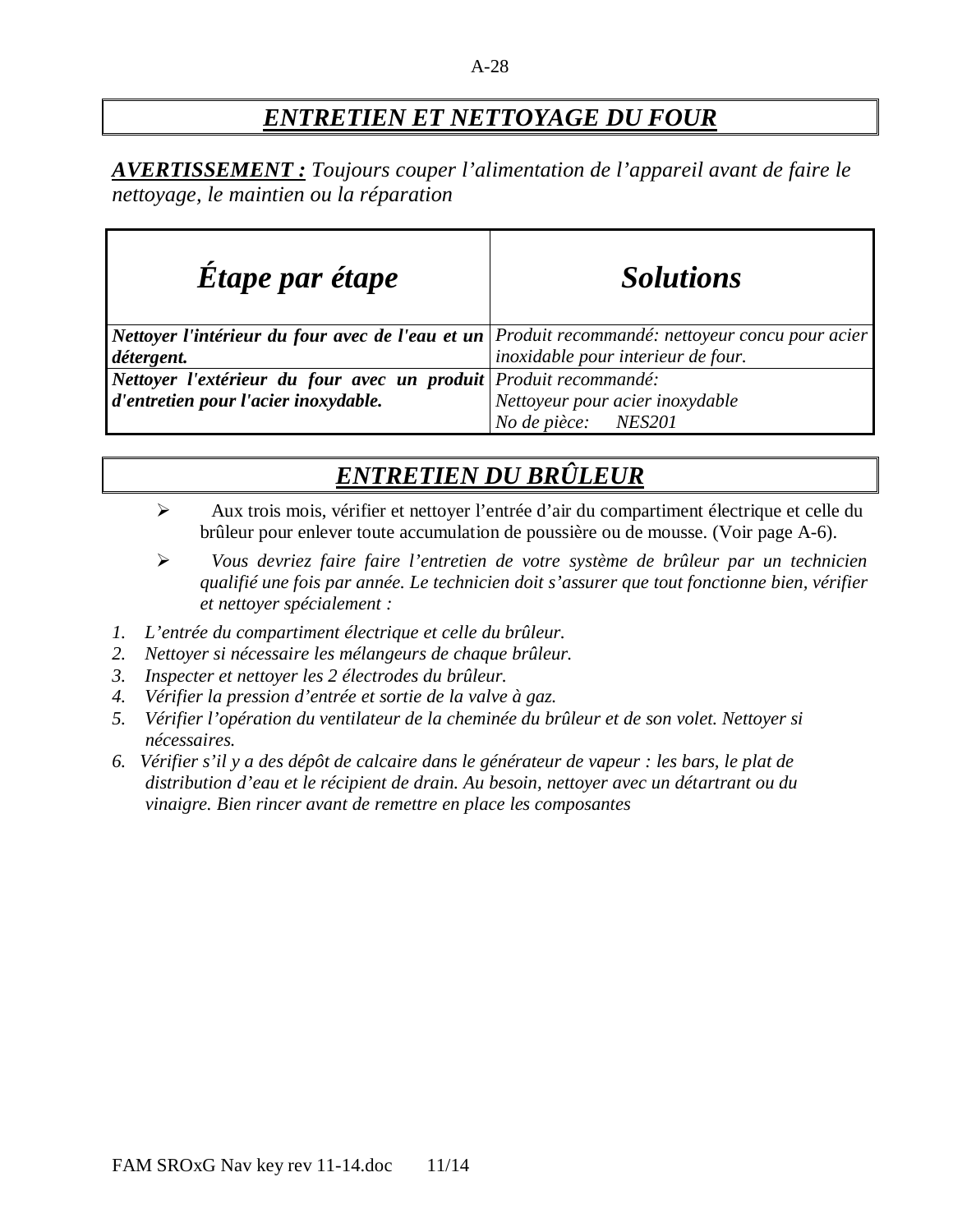| $A-39$                 |
|------------------------|
| $\operatorname{NOTES}$ |
|                        |
|                        |
|                        |
|                        |
|                        |
|                        |
|                        |
|                        |
|                        |
|                        |
|                        |
|                        |
|                        |
|                        |
|                        |
|                        |
|                        |
|                        |
|                        |
|                        |
|                        |
|                        |
|                        |
|                        |

A29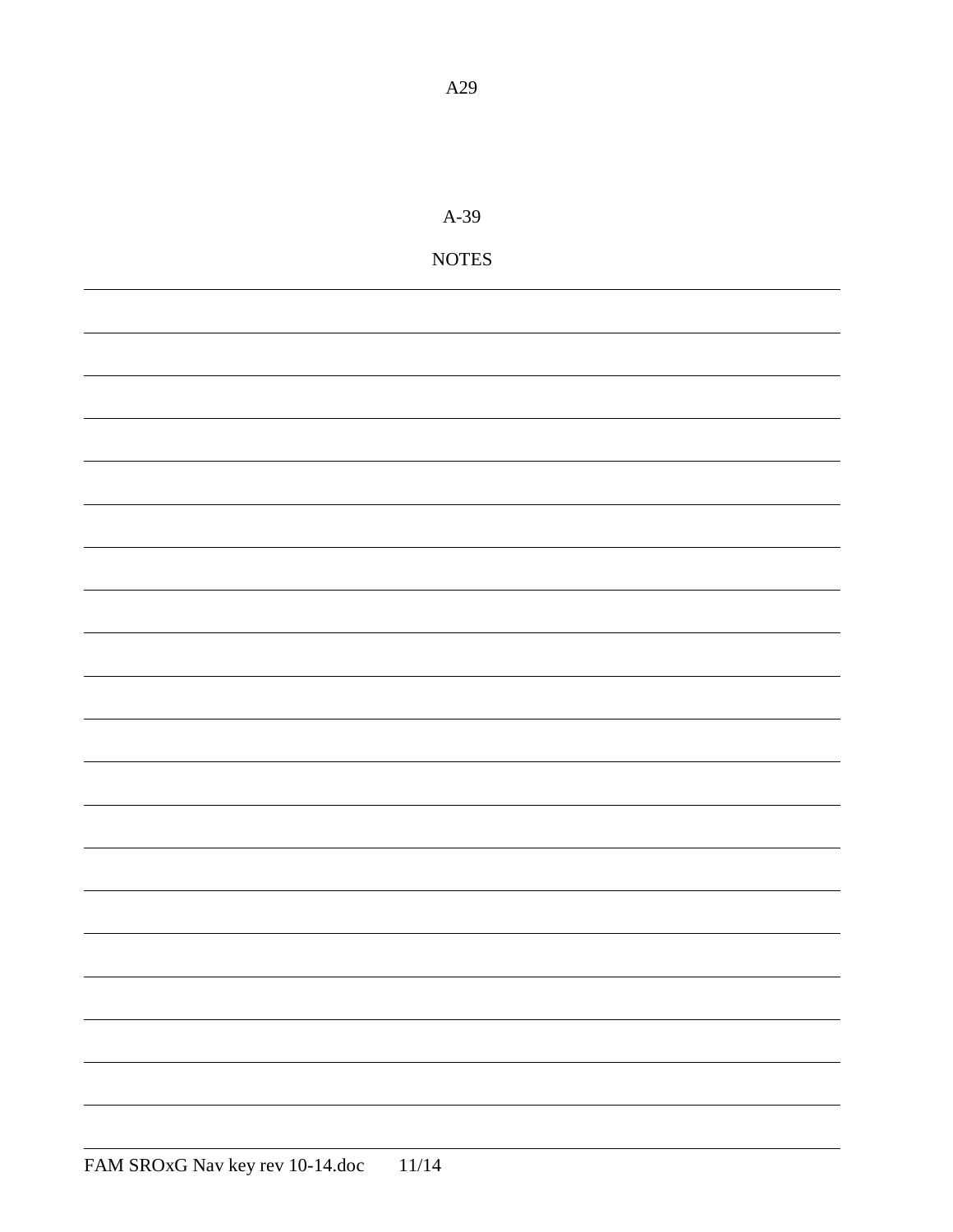# **LIMITED WARRANTY (Continental United States Of America And Canada Only)**

Doyon Equipment Inc. guarantees to the original purchaser only that its product are free of defects in material and workmanship, under normal use.

This warranty does not cover any light bulbs, thermostat calibration or defects due to or resulting from handling, abuse, misuse, nor shall it extend to any unit from which the serial number has been removed or altered, or modifications made by unauthorised service personnel or damage by flood, fire or other acts of God. Nor will this warranty apply as regards to the immersion element damaged by hard water.

The extent of the manufacturer's obligation under this warranty shall be limited to the replacement or repair of defective parts within the warranty period. The decision of the acceptance of the warranty will be made by Doyon Equipment service department, which decision will be final.

The purchaser is responsible for having the equipment properly installed, operated under normal conditions with proper supervision and to perform periodic preventive maintenance.

If any parts are proven defective during the period of one year from date of purchase, Doyon Equipment Inc. hereby guarantees to replace, without charge, F.O.B. Linière, Quebec, Canada, such part or parts.

Doyon Equipment Inc will pay the reasonable labour charges in connection with the replacement parts occurring within one year from purchase date. Travel over 50 miles, holiday or overtime charges are not covered. After one year from purchase date, all labour and transportation charges in connection with replacement parts will be the purchaser's responsibility.

Doyon Equipment Inc. does hereby exclude and shall not be liable to purchaser for any consequential or incidental damages including, but not limited to, damages to property, damages for loss of use, loss of time, loss of profits or income, resulting from any breach or warranty.

In no case, shall this warranty apply outside Canada and continental United States unless the purchaser has a written agreement from Doyon Equipment Inc.